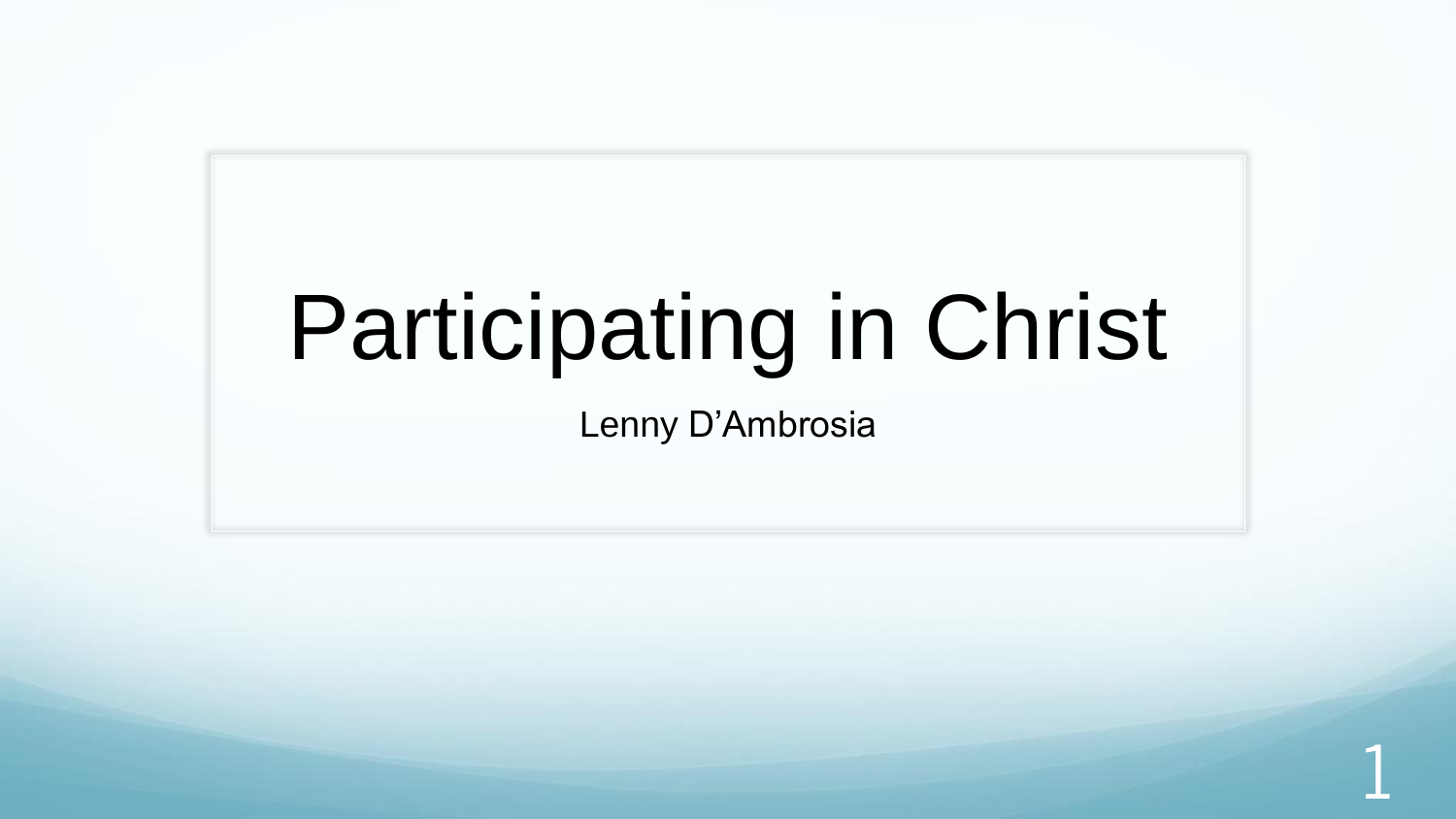## Participating in Christ

- 1. Believers are united in Christ
- 2. Faith liberates Christians from participating in sin
- 3. Christians share in Christ's death and resurrection
- 4. Christians share in Christ's nature
- 5. Christians share in Christ's sufferings
- 6. Christians share in Christ's glory
- 7. Christians participate in Christ's body
- 8. Christians share in unity through Christ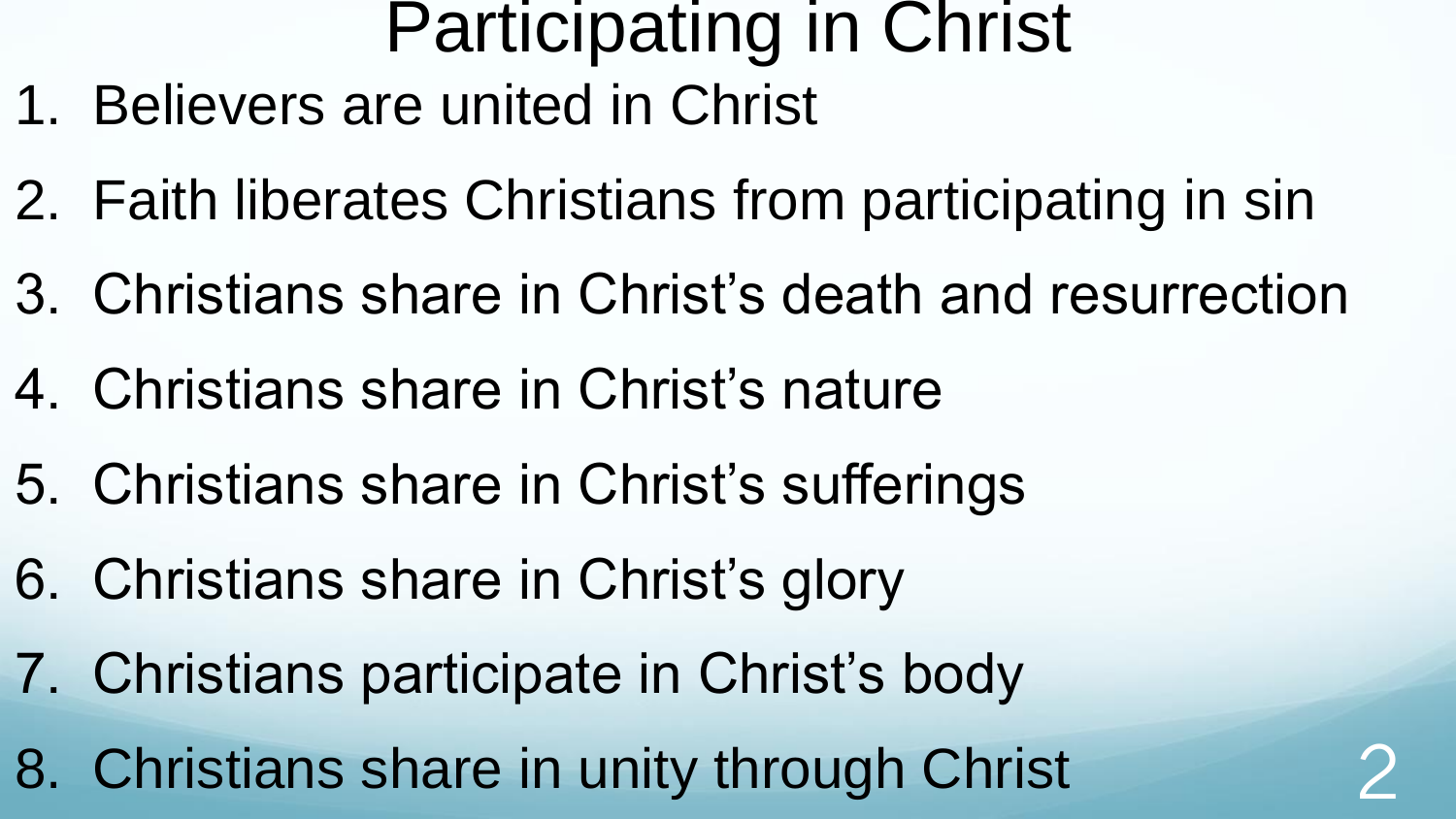## Participating in Christ

- 9. Christians share in God's work
- 10. Christians share in a source of life
- 11. Christians share in an inheritance
- 12. Christians enjoy all spiritual blessings in Christ
- 13. Christians share together in worship
- 14. Christians accept the responsibility towards others
- 15. Christians share with those who are in need
- 16. All Christians enjoy God's salvation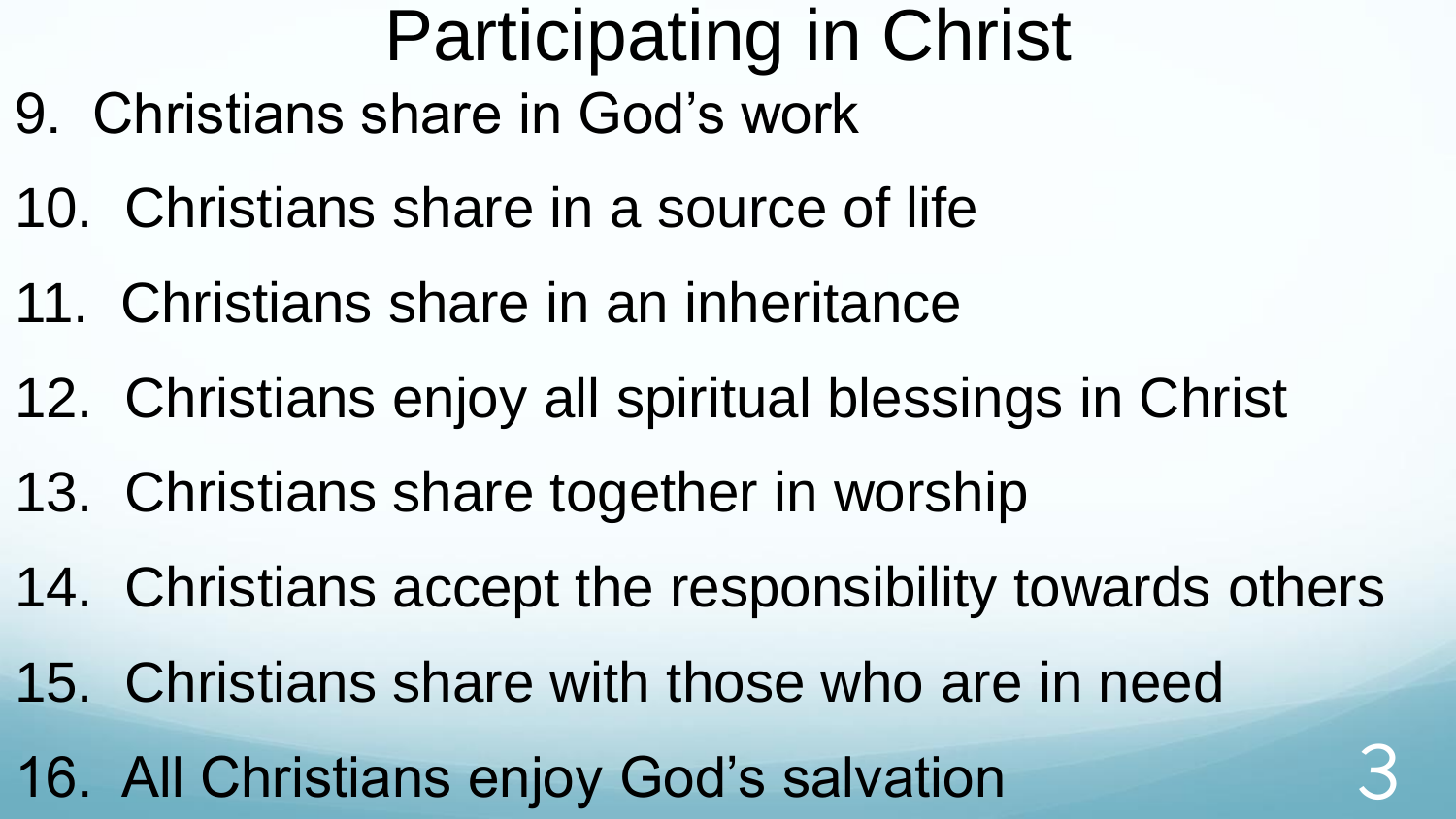**Participating in Christ Phil. 1: 1-2 1** Therefore **if there is any encouragement in Christ**, **if there is any consolation of love**, **if there is any fellowship of the Spirit**, **if any affection and compassion**, **2** make my joy complete by **being of the same mind**, **maintaining the same love**, **united in spirit**, **intent on one purpose**. 4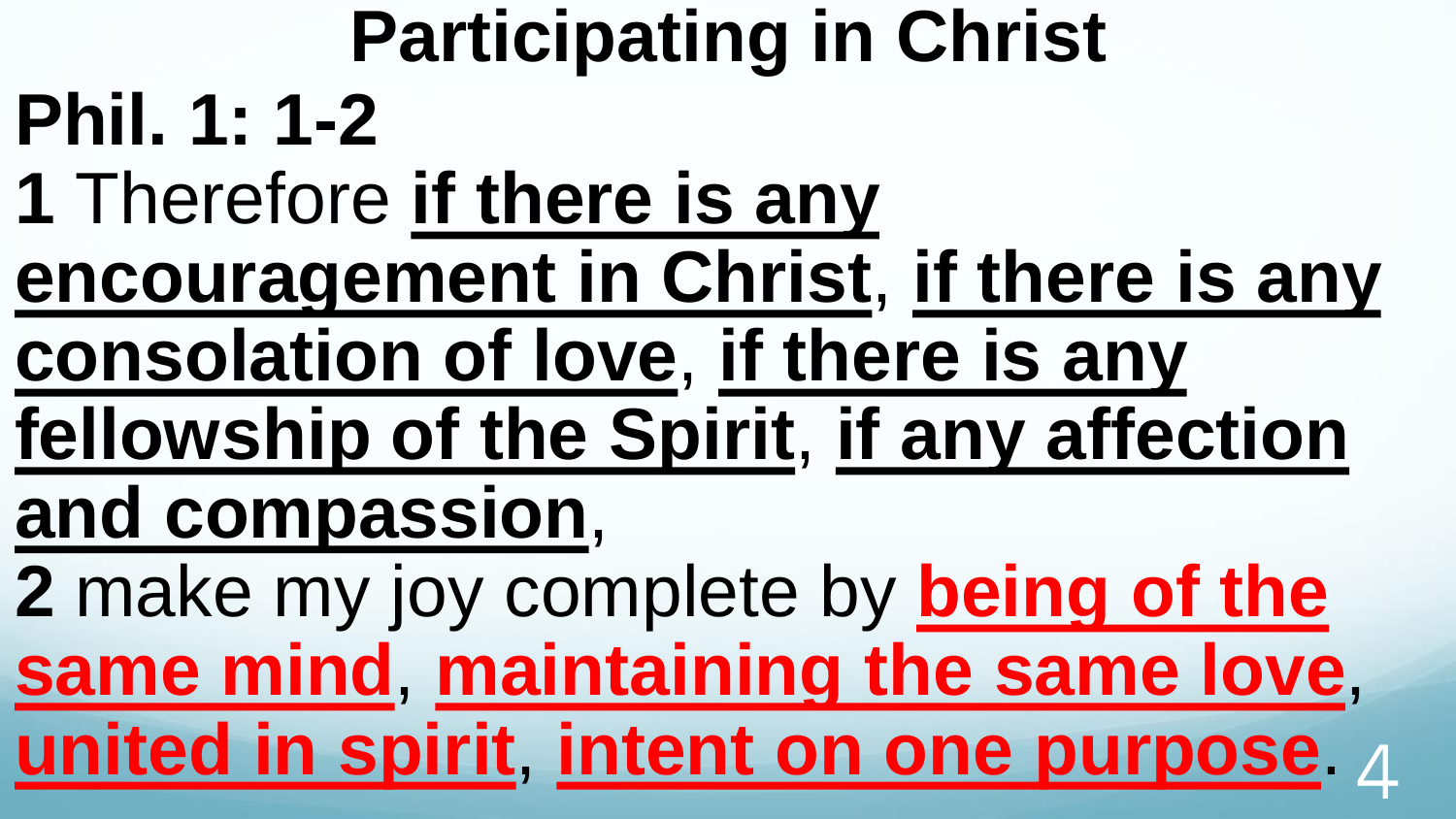## **Philippians 2: 1-2**

#### **If there is any**:

Encouragement in Christ Consolation of Love Fellowship in the Spirit Affection and Compassion **Be of the same mind**

#### **Maintain the same love**

#### **Be united in spirit**

**Intent on one purpose**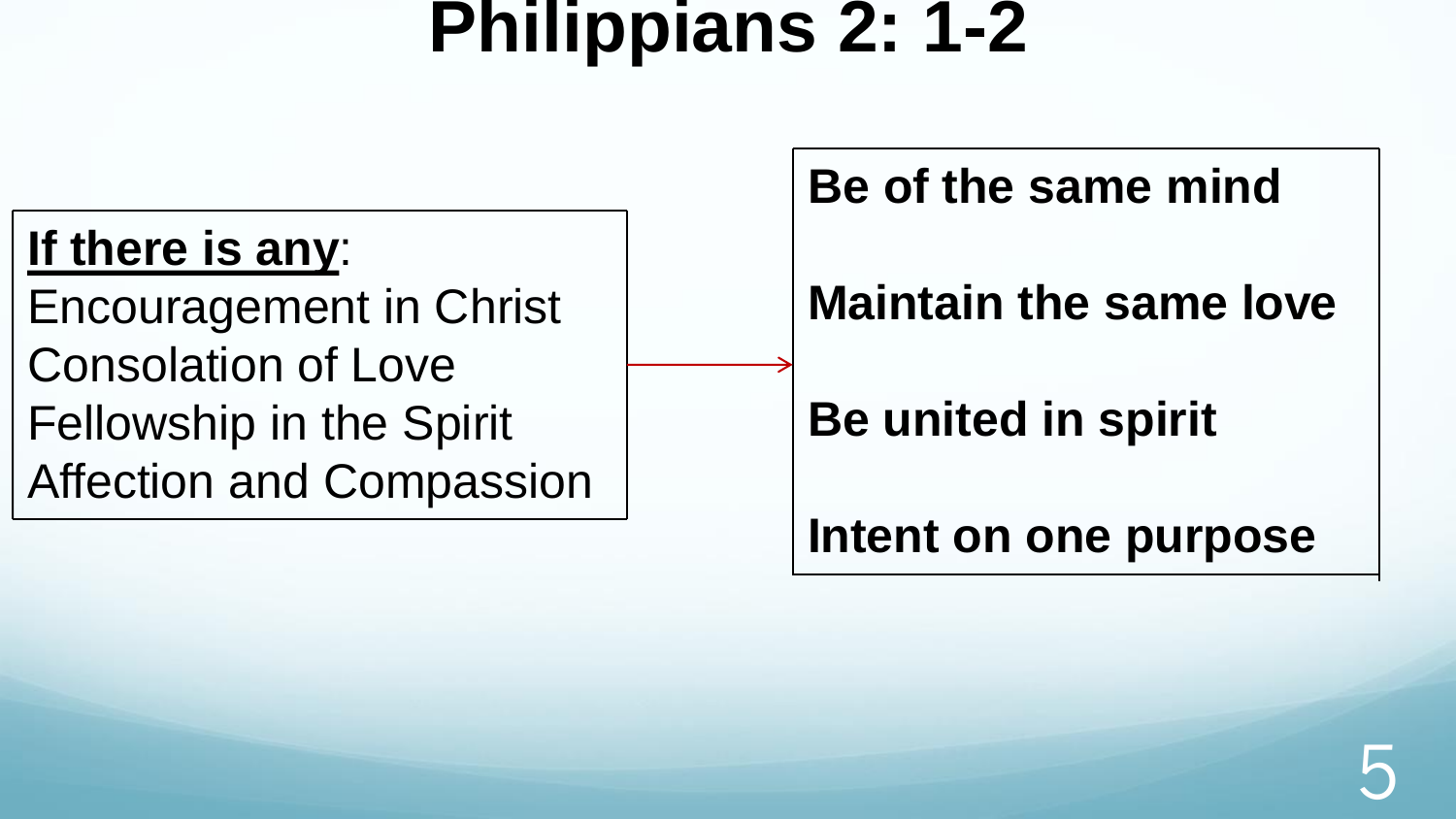#### **Participating in Christ** A. **Believers in Jesus Christ** are **joined through their faith**.

B. By **sharing** in **Christ's death**, **His resurrection**, **His nature**, **His sufferings** and **His glory**, **believers become part of His body**.

C. **Believers share in the fellowship**, **ministry** and **hope of God's people**, which is **anticipated by the OT and fulfilled in the church**. 6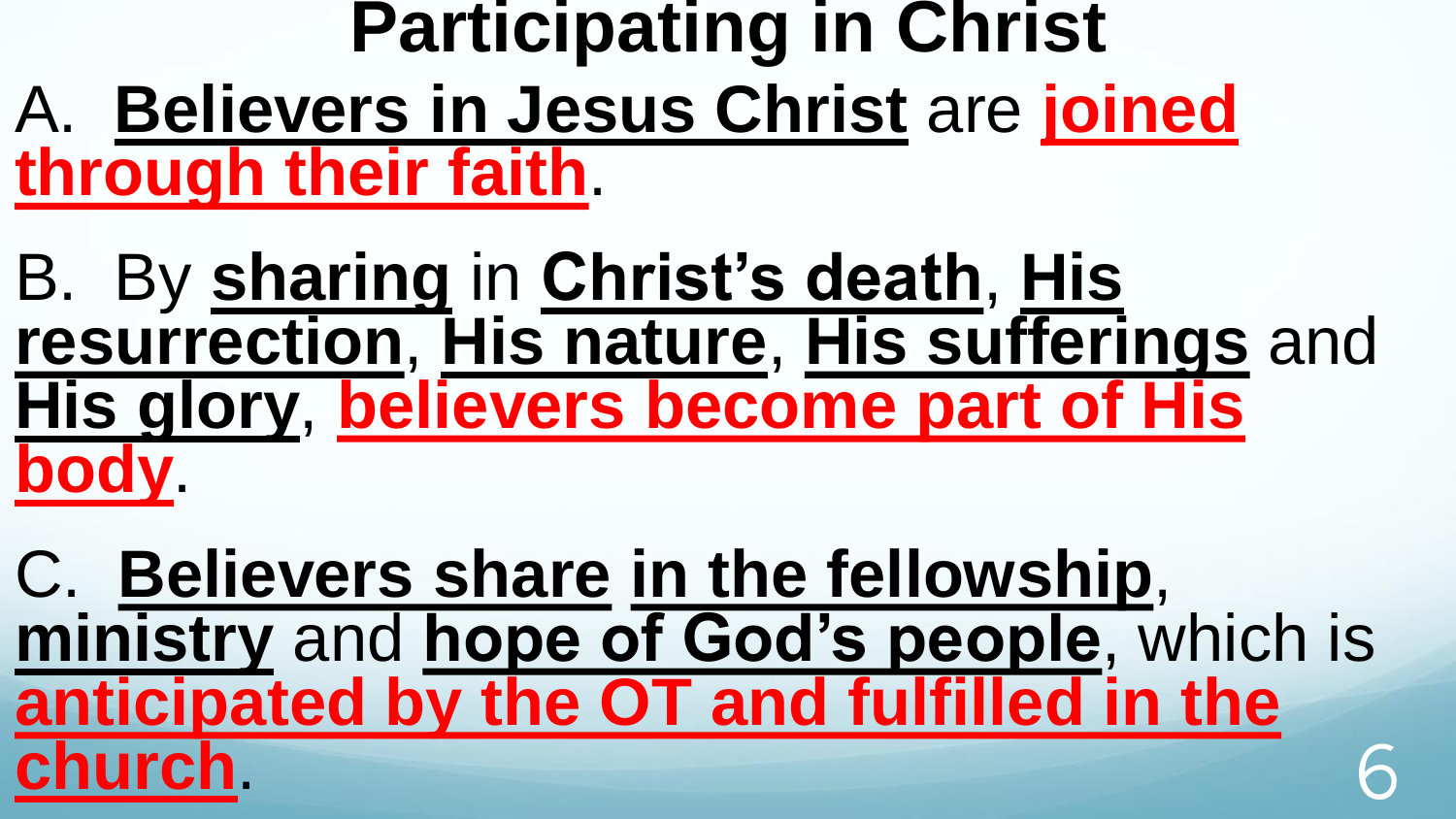# **1. Believers are united with Christ Ephesians 1:13 13** In Him, you also, after listening to the message of truth, **the gospel of your salvation**—**having also believed**, you were **sealed in Him with the Holy Spirit of**

7

**promise**,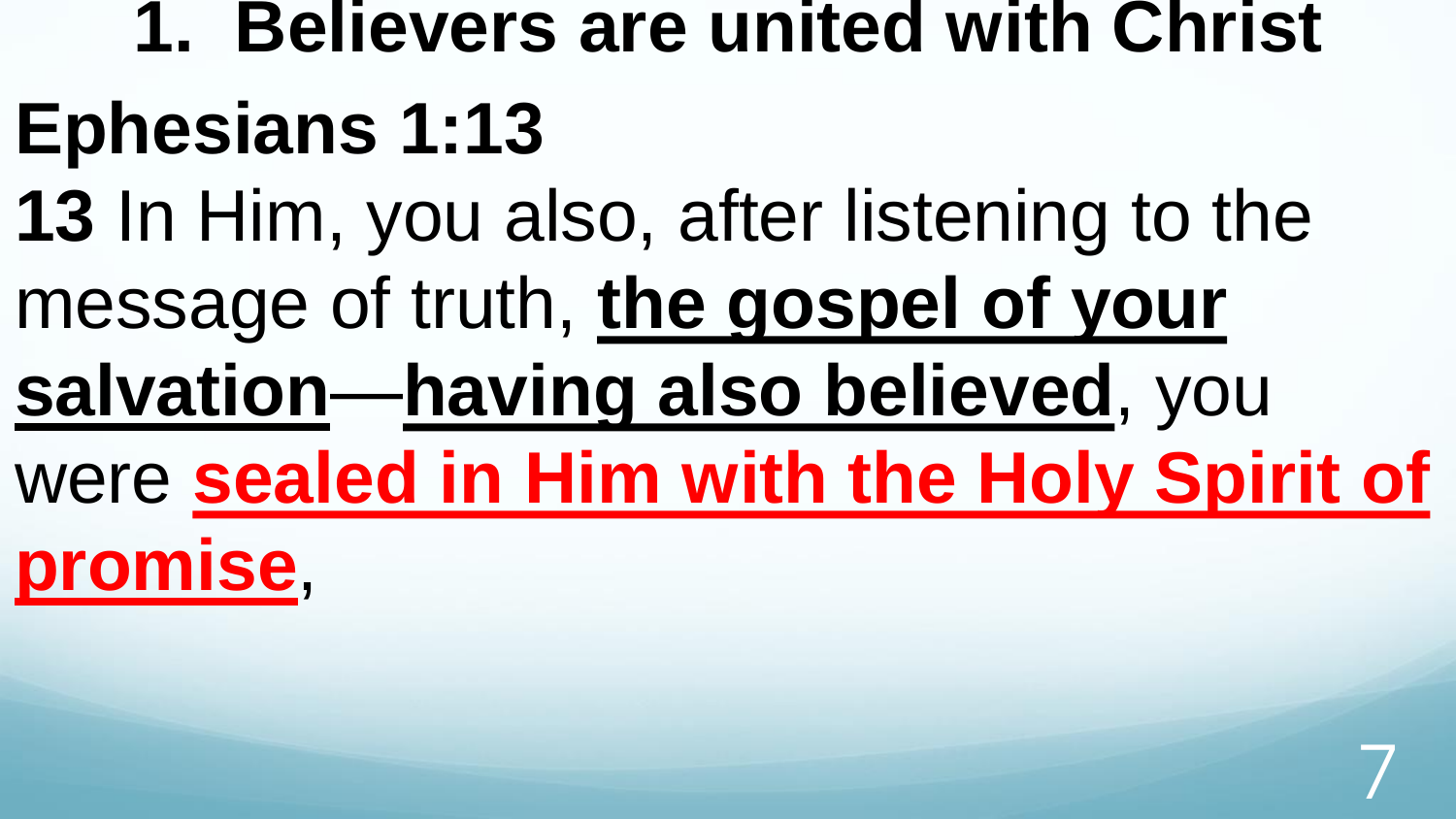#### **1. Believers are united with Christ 1 Corinthians 1:9 9 God is faithful**, through whom **you were called into fellowship with His Son**, Jesus Christ our Lord.

**1 Corinthians 6:17 17** But the **one who joins himself to the Lord is one spirit with Him**.

**Hebrews 3:14 14** For **we have become partakers of Christ**, if **we hold fast the beginning of our assurance firm until the end**,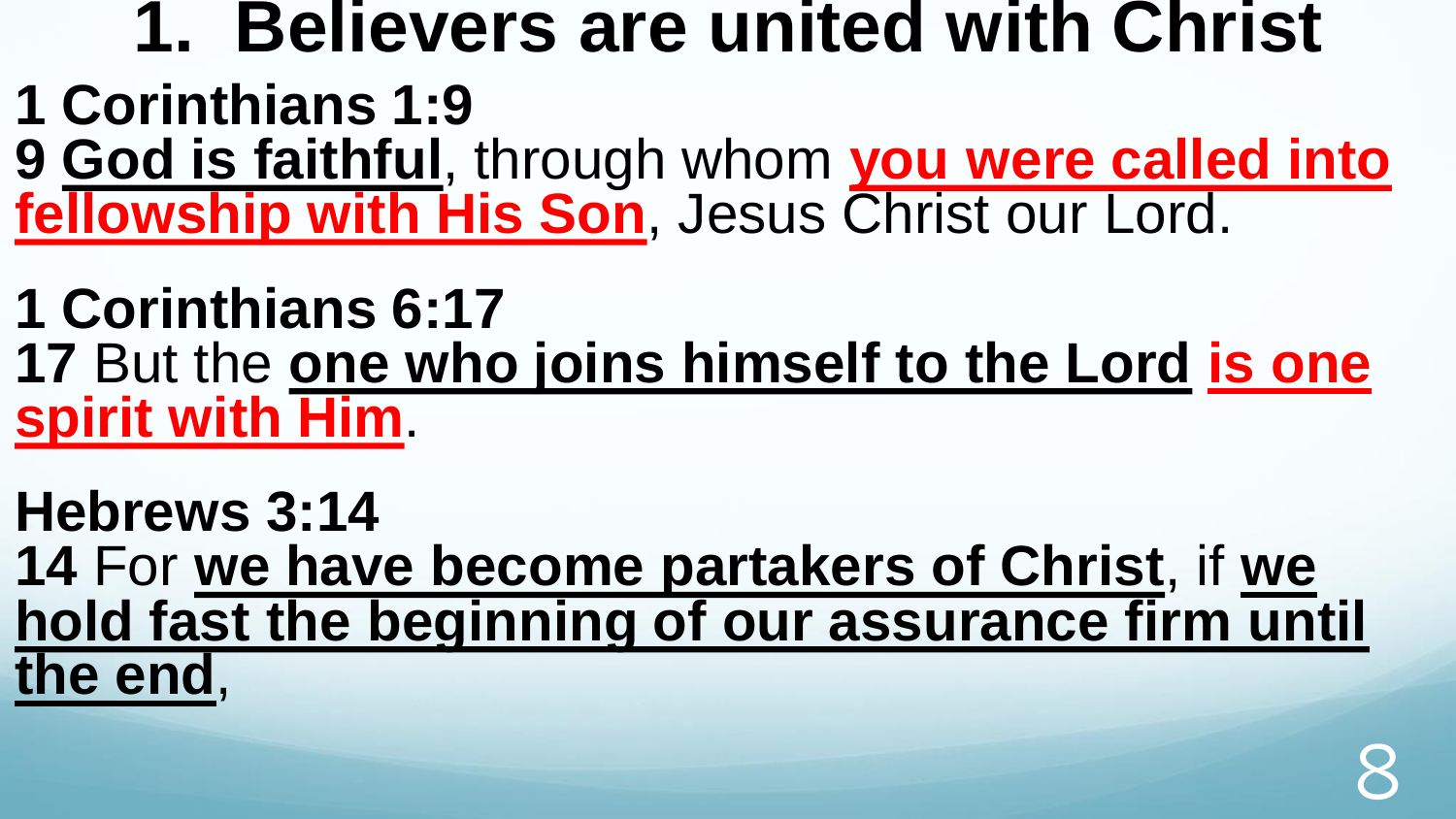**2. Faith liberates Christians from participating in sin Romans 5:15 15** But the **free gift** is **not like the transgression**. For if by the transgression of the one the many died, much more did **the grace of God and the gift by the grace of the one Man, Jesus Christ, abound to the many.** 

9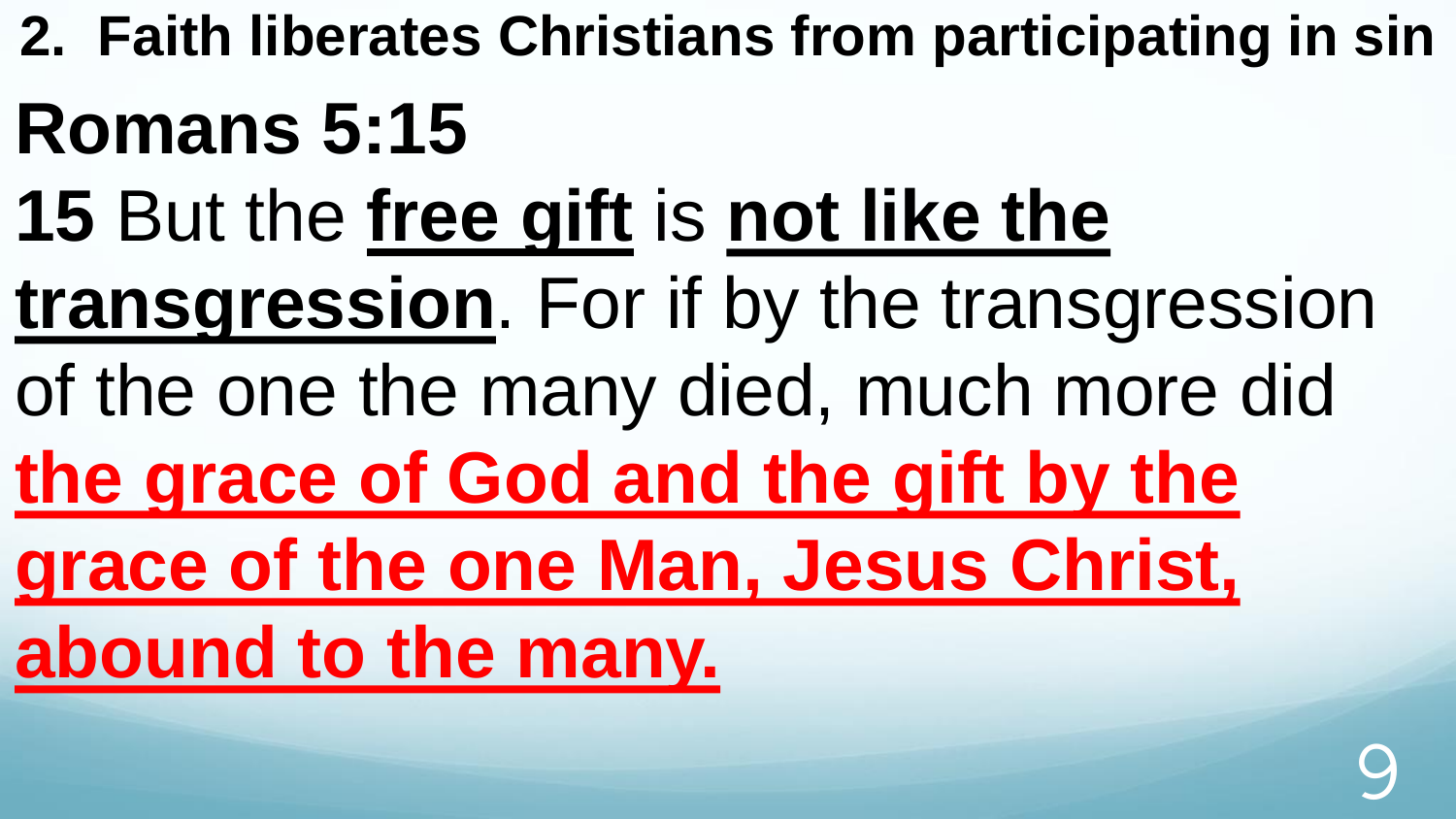**2. Faith liberates Christians from participating in sin Galatians 5:24** 

**24** Now **those who belong to Christ Jesus**  have **crucified the flesh with its passions and desires.** 

#### **Colossians 2:11**

**11** and **in Him** you were also circumcised with a circumcision made without hands, **in the removal of the body of the flesh** by the circumcision of Christ;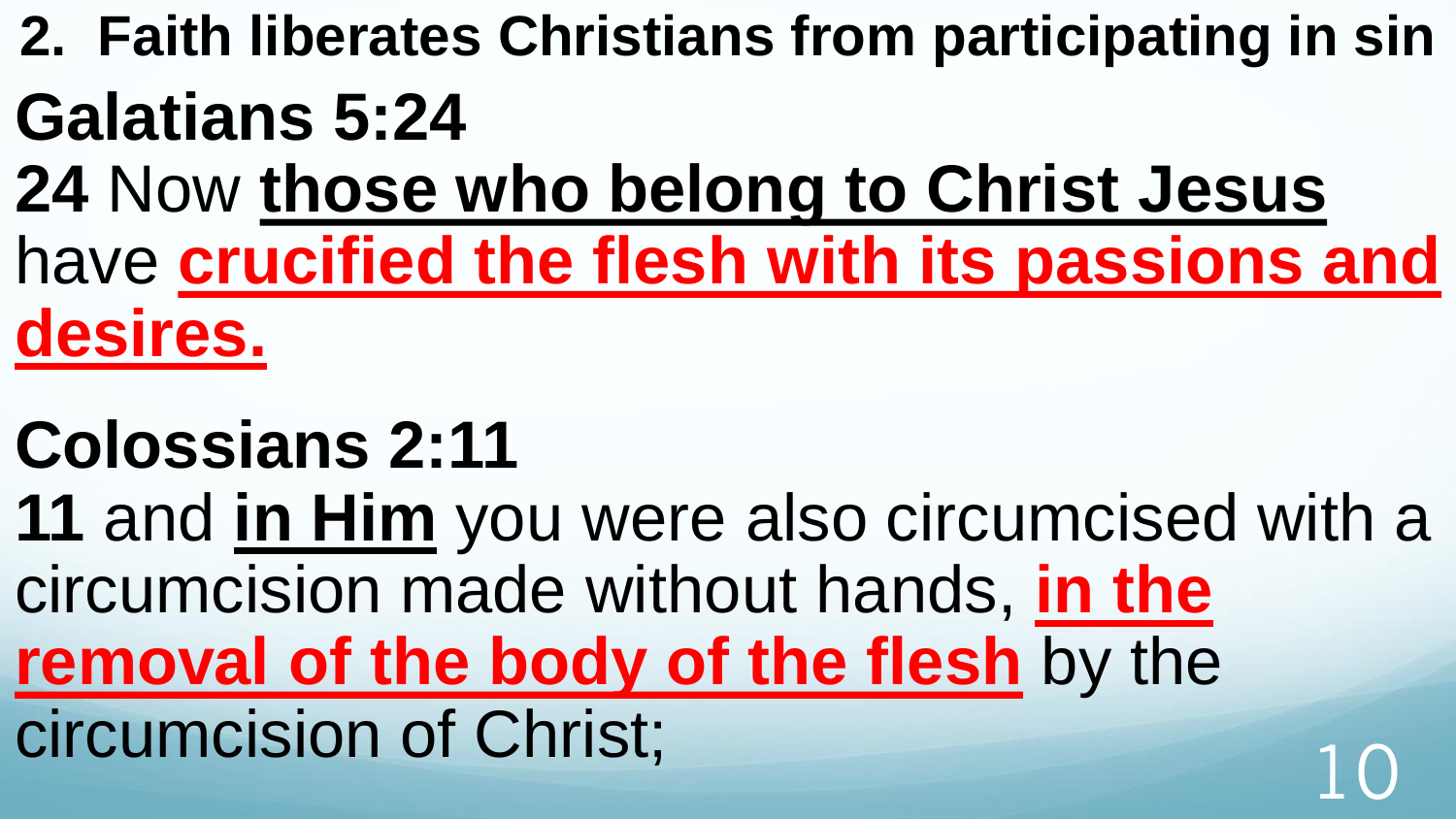**3. Christians share in Christ's death and resurrection Romans 6:3–4 3** Or do you not know that all of **us who have been baptized into Christ Jesus**  have been **baptized into His death**? **4** Therefore we have been buried with Him through baptism into death, so that as **Christ was raised from the dead through the glory of the Father**, so **we too might**  walk in newness of life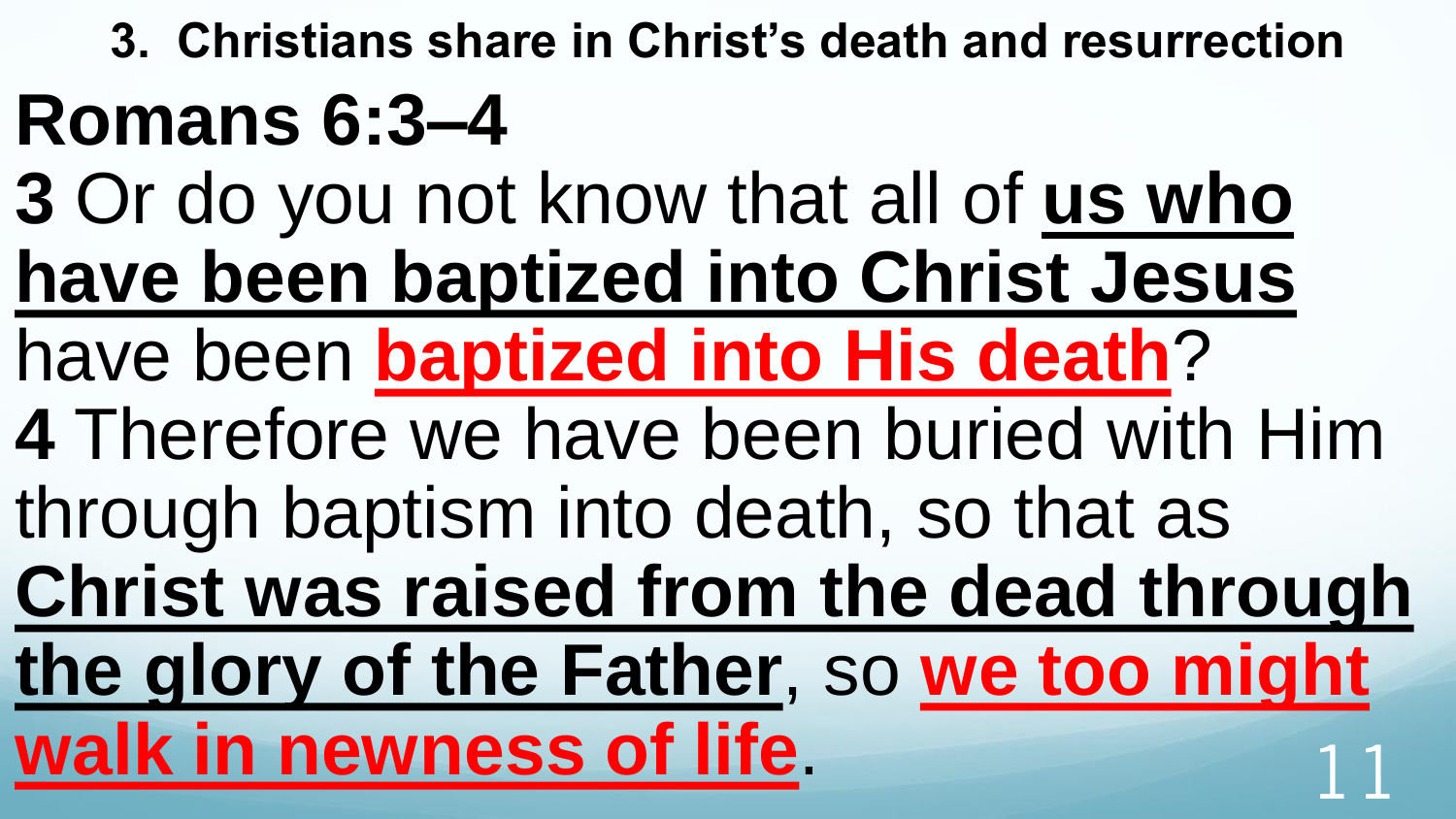**3. Christians share in Christ's death and resurrection Galatians 2:20** 

**20** "**I have been crucified with Christ**; and it is no longer I who live, but Christ lives in me; and the life which I now live in the flesh

## **I live by faith in the Son of God**, who

loved me and gave Himself up for me.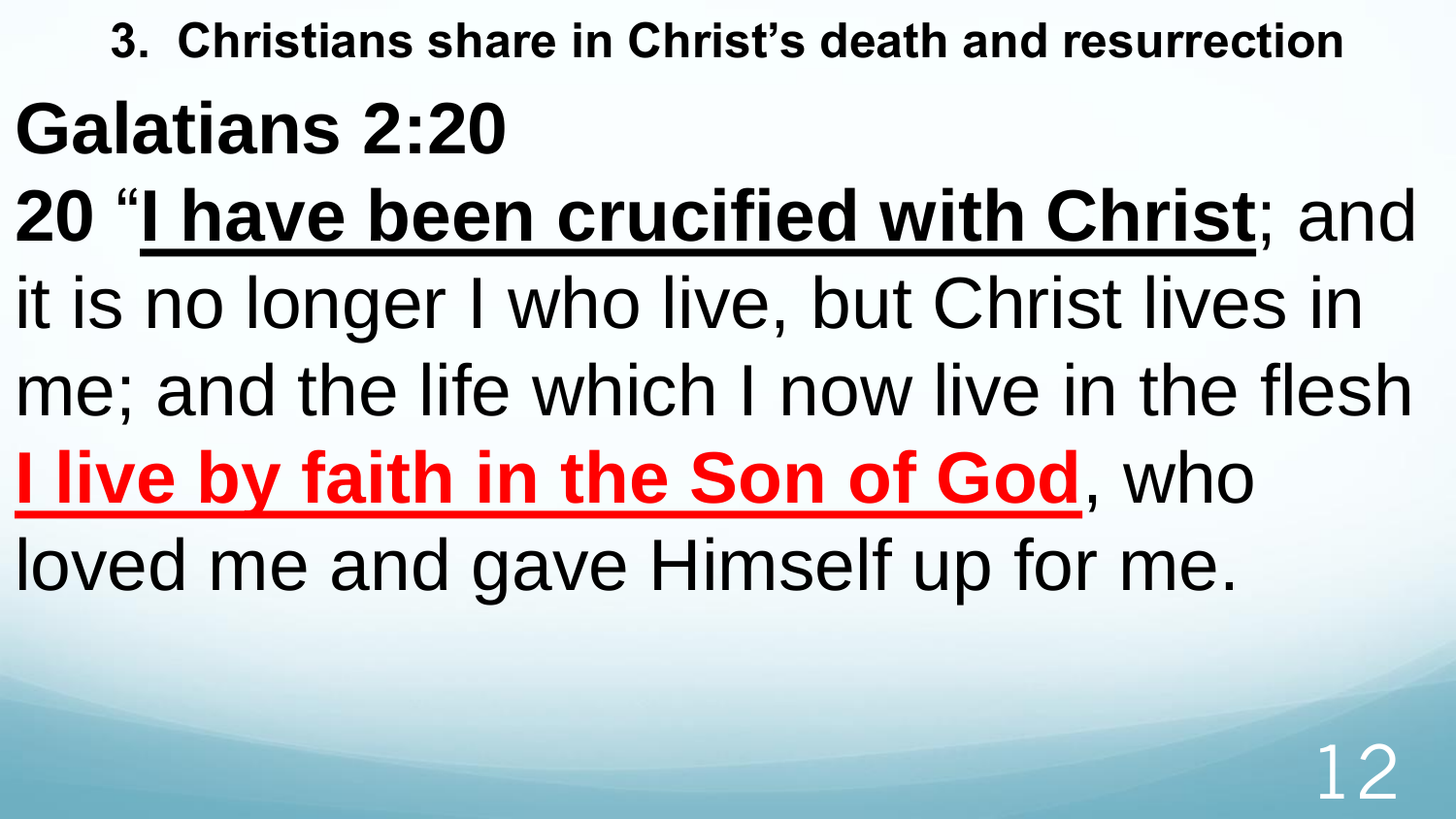**3. Christians share in Christ's death and resurrection Colossians 2:12–13 12** having been buried with Him in baptism, in which **you**  were also raised up with Him through faith in the **working of God**, who raised Him from the dead. **13** When you were dead in your transgressions and the uncircumcision of your flesh, **He made you alive together with Him**, **having forgiven us all our transgressions**,

**2 Timothy 2:11 11** It is a trustworthy statement: **For if we died with Him, we will also live with Him**;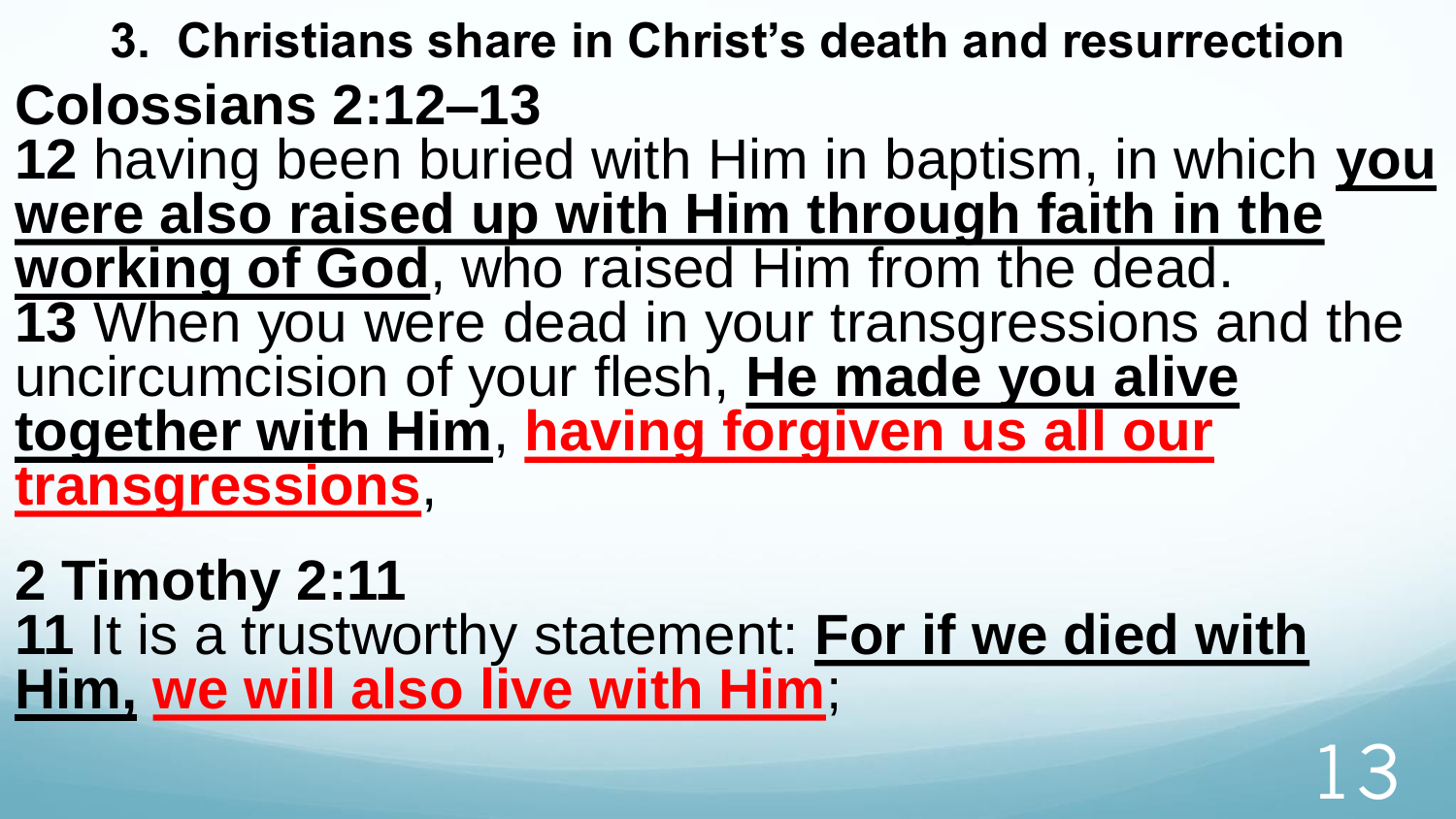## **4. Christians share in Christ's nature 2 Corinthians 5:17 17** Therefore **if anyone is in Christ**, **he is a new creature**; the **old things passed away**; behold, **new things have come**.

## **Colossians 3:10**

**10** and **have put on the new self** who is **being renewed to a true knowledge according to the image of the One who created him**— <sup>14</sup>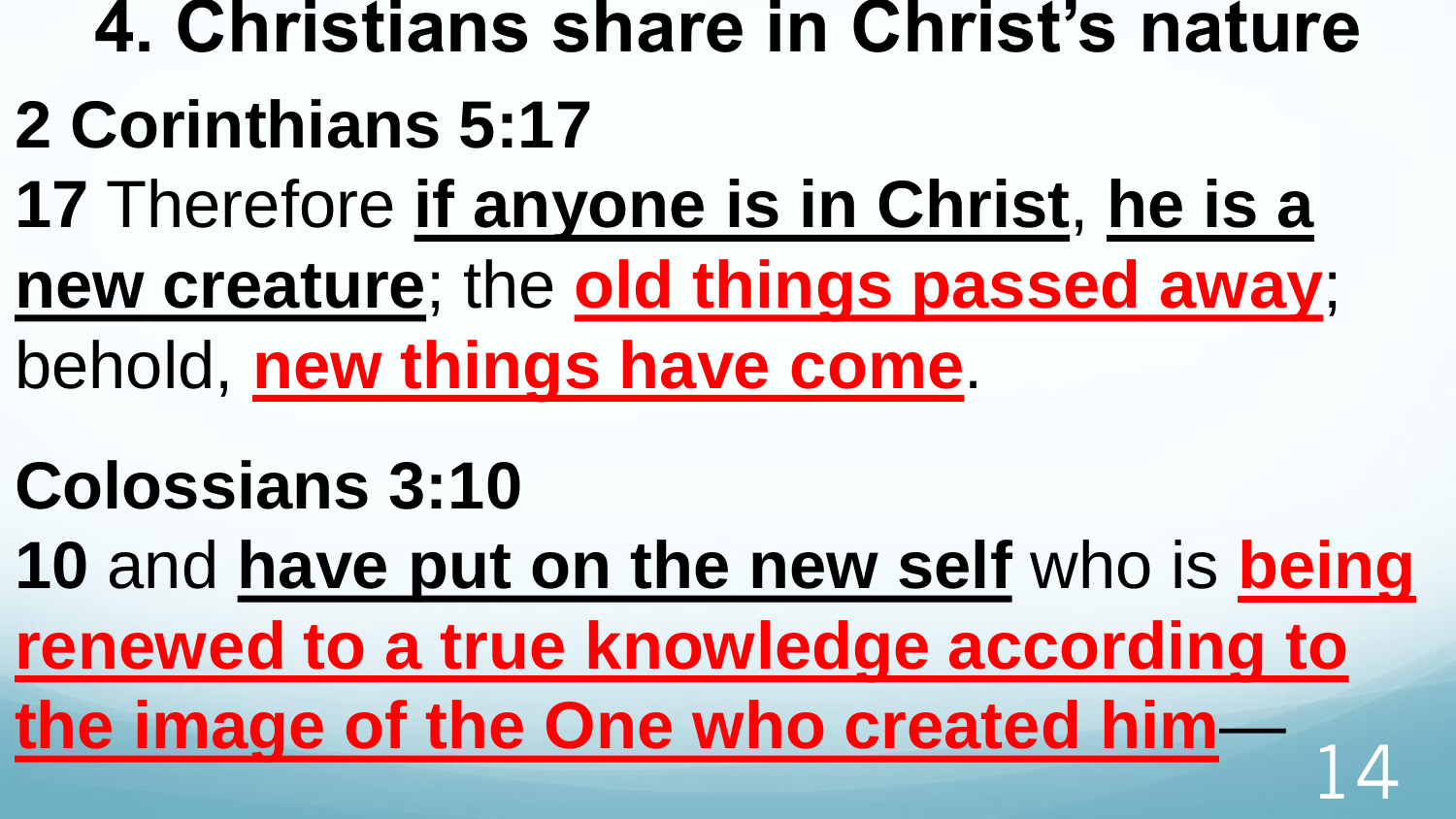**4. Christians share in Christ's nature Philippians 2: 3-7 3 Do nothing from selfishness or empty conceit**, but **with humility of mind regard one another as more important than yourselves**; **4 do not** *merely* **look out for your own personal interests**, but also **for the interests of others**. **5 Have this attitude in yourselves which was also in Christ Jesus**, **6** who, although **He existed in the form of God**, **did not regard equality with God a thing to be grasped**, **7** but **emptied Himself, taking the form of a bondservant,** *and* **being made in the likeness of men**. 15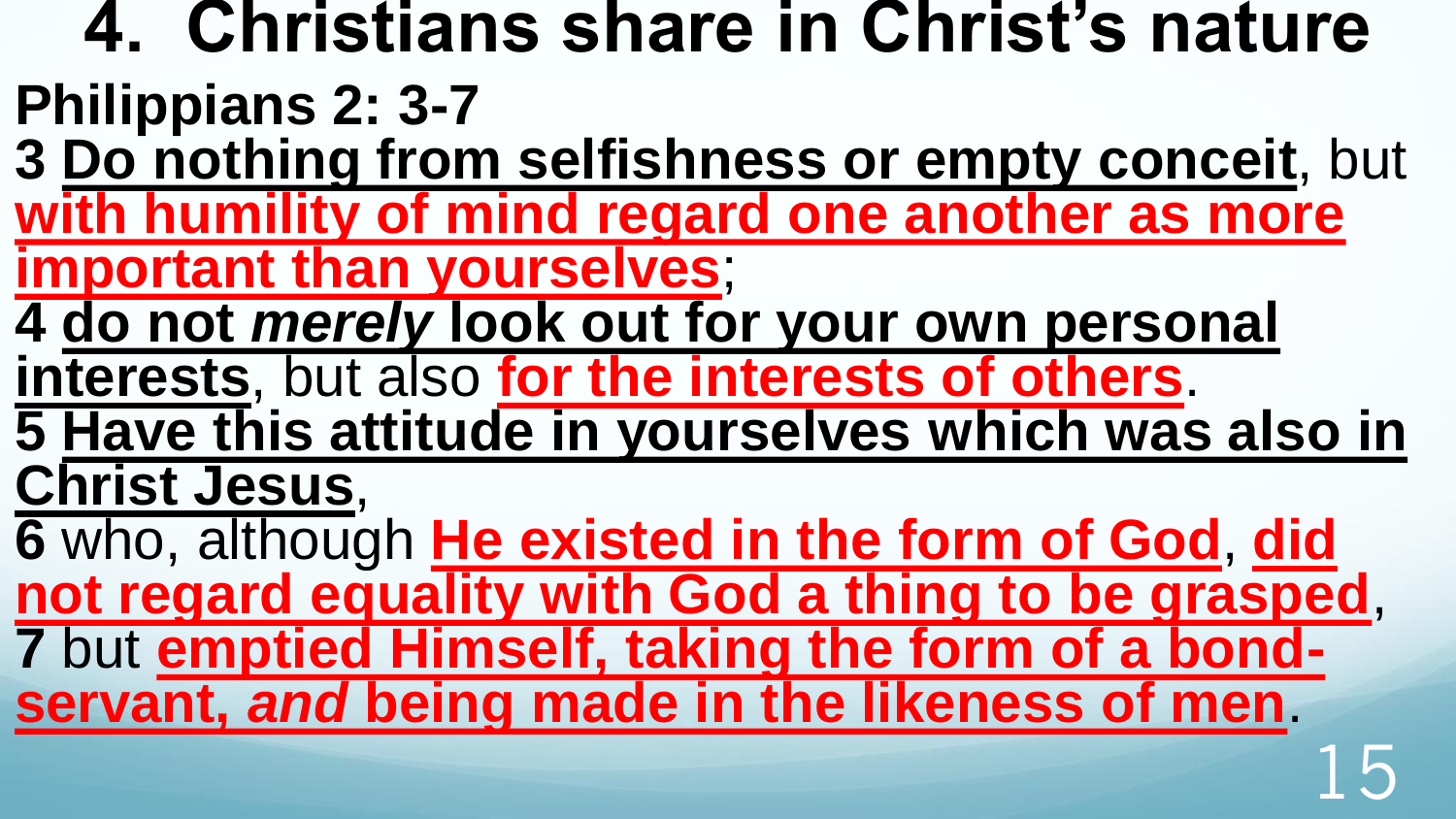## **4. Christians share in Christ's nature 2 Peter 1:4**

- **4** For by these **He has granted to us His precious and magnificent promises**, so
- that by them **you may become partakers**
- **of the divine nature**, having escaped the corruption that is in the world by lust.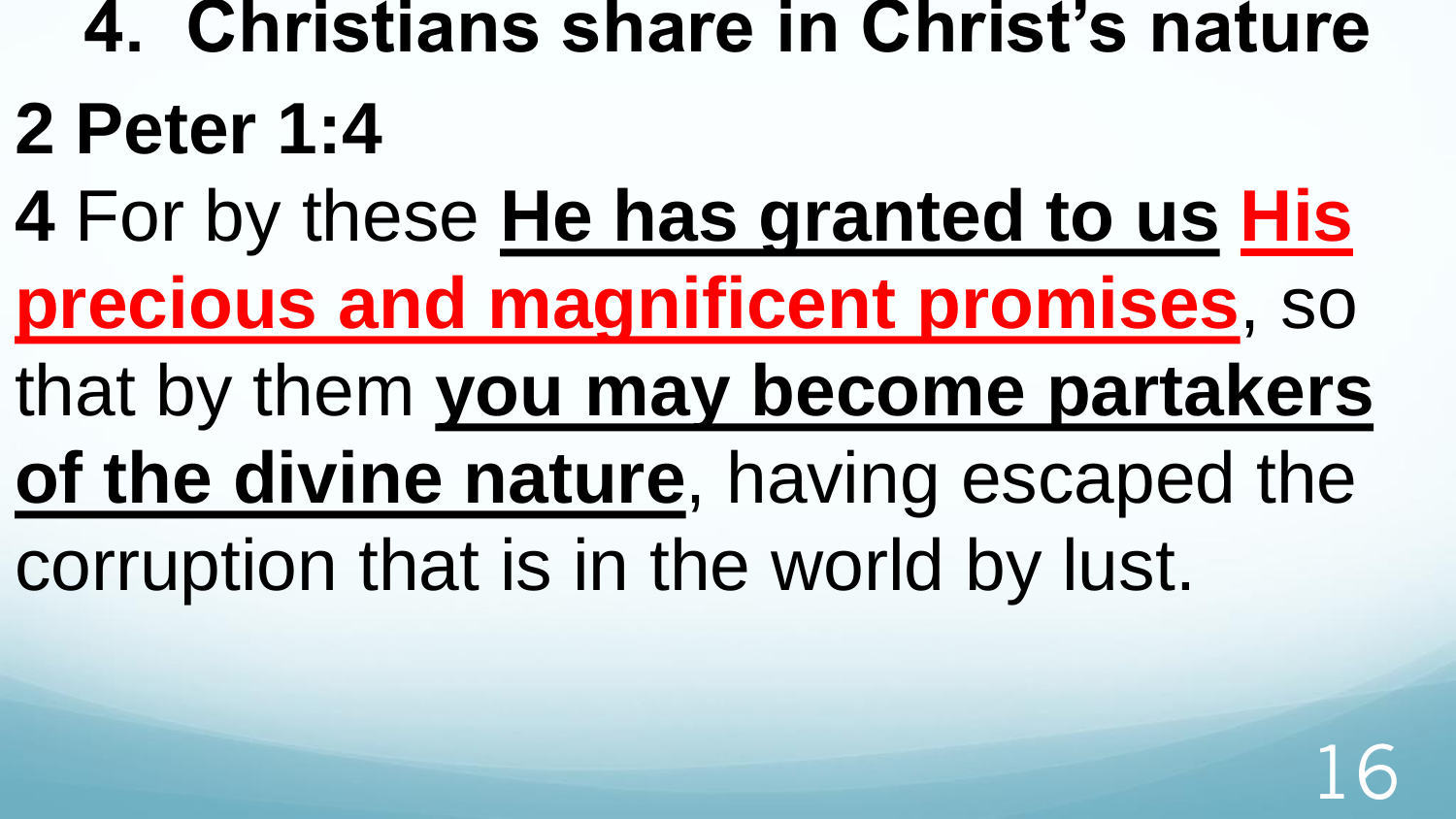- **5. Christians share in Christ's sufferings**
- **2 Corinthians 1:5**
- **5** For just as the **sufferings of Christ are ours in abundance**, so also **our comfort**
- **is abundant through Christ**.
- **Philippians 3:10**
- **10** that **I may know Him and the power of**
- **His resurrection** and the **fellowship of His**
- **sufferings**, being conformed to His death; 17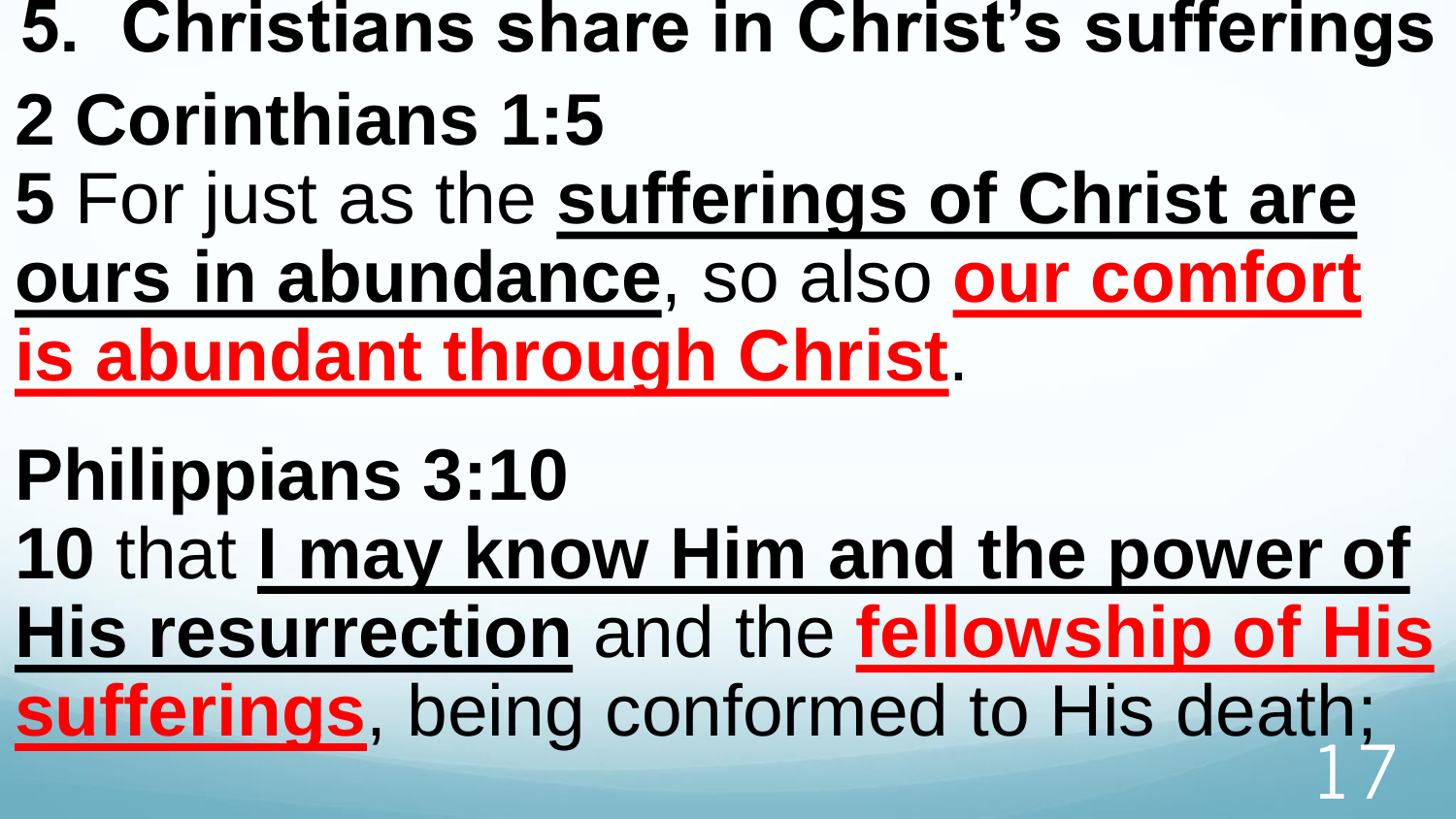## **5. Christians share in Christ's sufferings**

## **1 Peter 4:13**

**13** but to the degree that **you share the** 

**sufferings of Christ**, **keep on rejoicing**,

so that also **at the revelation of His glory** 

**you may rejoice with exultation**.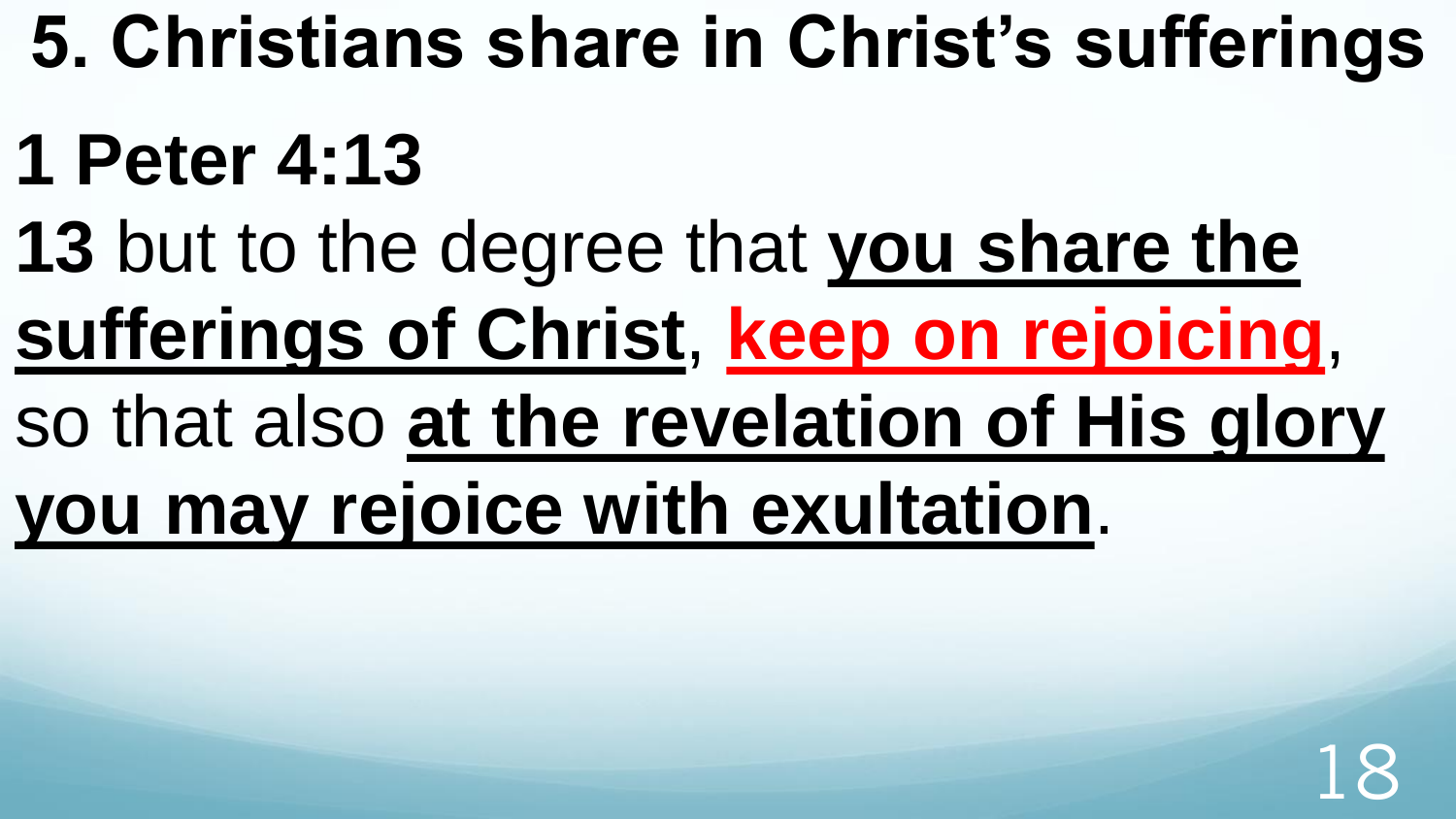## **6. Christians share in Christ's glory John 17:22**

- **22** "The **glory which You have given Me I have given to them**, that **they may be one**,
- just as **We are one**;
- **Romans 8:17**
- **17** and **if children, heirs also, heirs of God and fellow heirs with Christ**, if indeed we
- suffer with Him so that **we may also be glorified with Him**. 19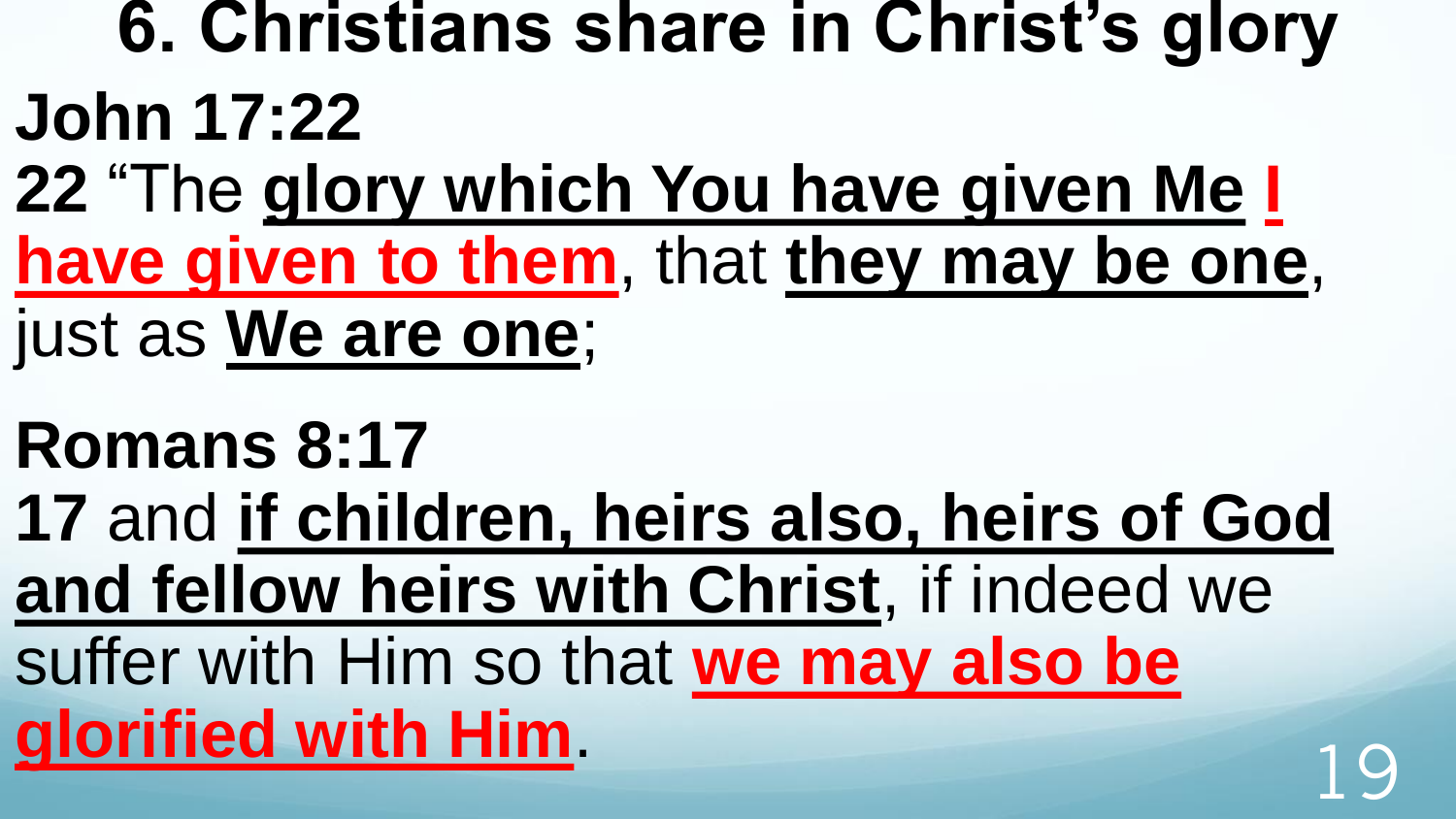#### **6. Christians share in Christ's glory Ephesians 2:6 6** and **raised us up with Him**, and **seated us with Him in the heavenly places in Christ Jesus**,

**2 Thessalonians 2:14 14** It was for this **He called you through our gospel**, that **you may gain the glory of our Lord Jesus Christ.** 

**2 Timothy 2:12 12** If **we endure**, **we will also reign with Him**; If we deny Him, He also will deny us;<br>20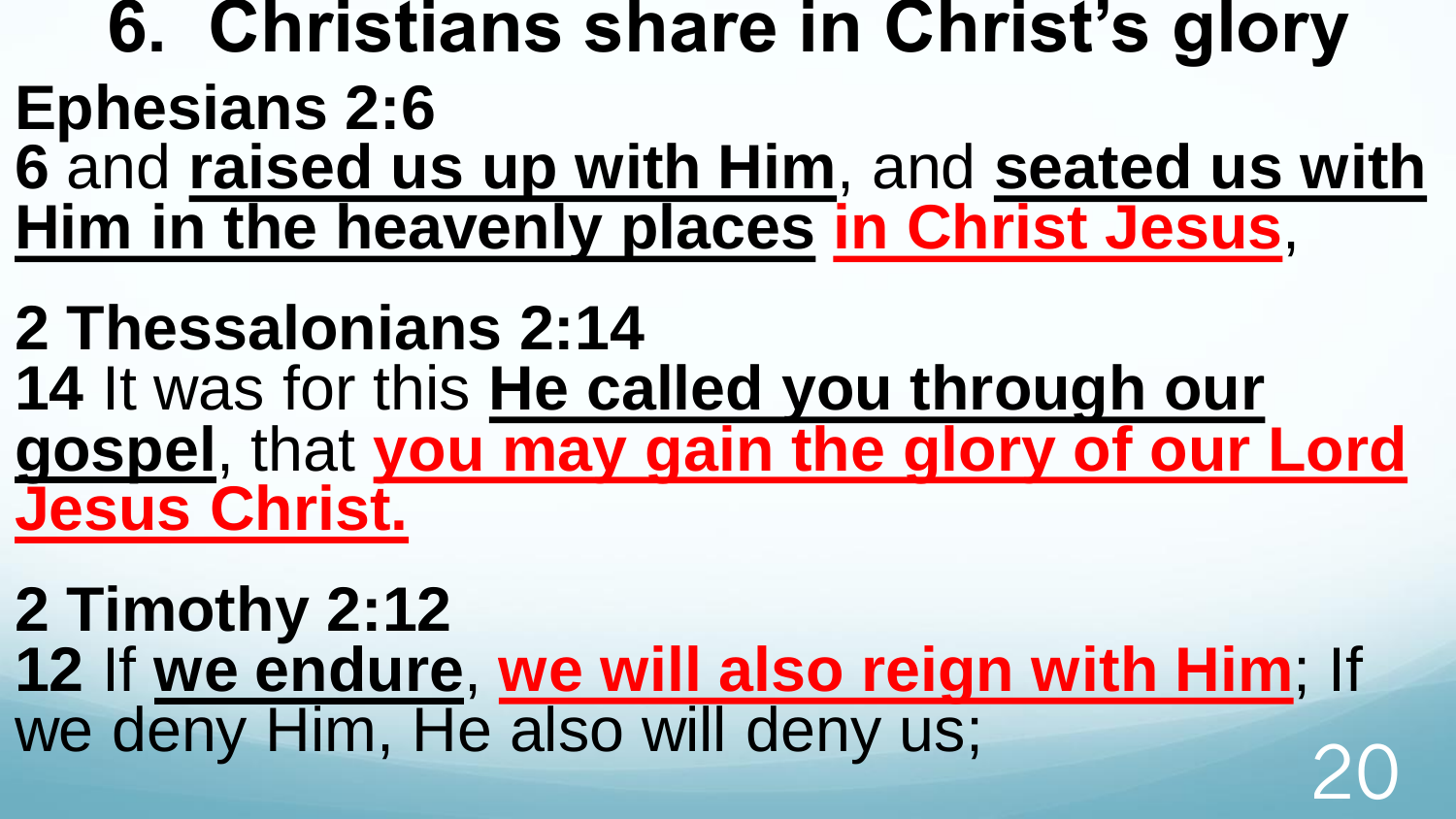## **7. Christians participate in Christ's body Romans 12:5**

**5** so **we**, who **are many**, **are one body in Christ**, and individually members one of another.

## **1 Corinthians 10:16–17**

**16** Is not the cup of blessing which we bless a sharing in the blood of Christ? **Is not the bread which we break a sharing in the body of Christ**? **17** Since there is one bread, we who are many are one body; for we all partake of the one bread.

21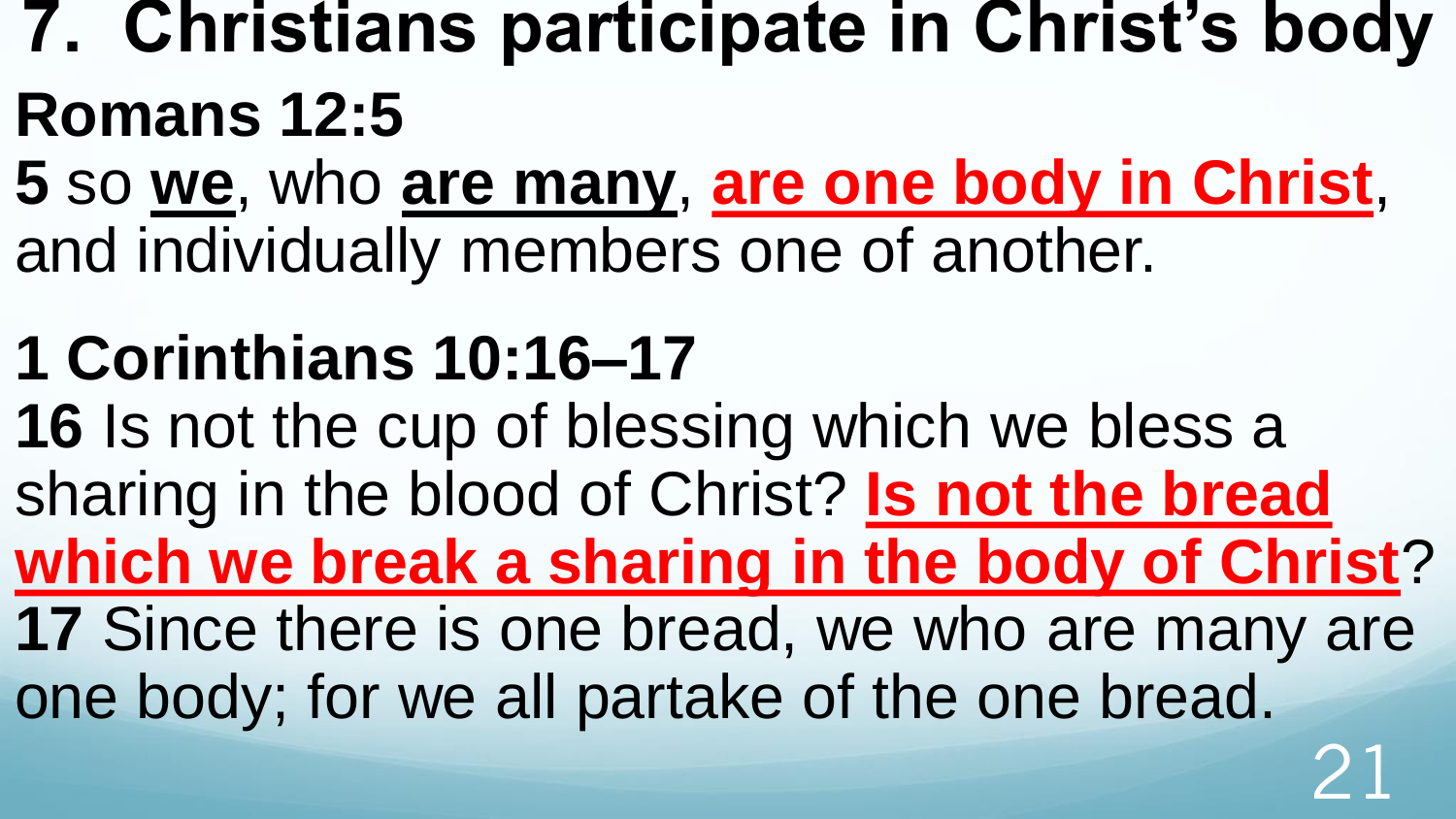## **8. Christians share in unity through Christ Galatians 3:28**

**28** There is neither Jew nor Greek, there is neither slave nor free man, there is neither male nor female; **for you are all one in Christ Jesus**.

## **Ephesians 2:21–22**

**21** in whom the whole building, being fitted together, is growing into a holy temple in the Lord, **22** in whom **you also are being built together into a dwelling of God in the Spirit**.

22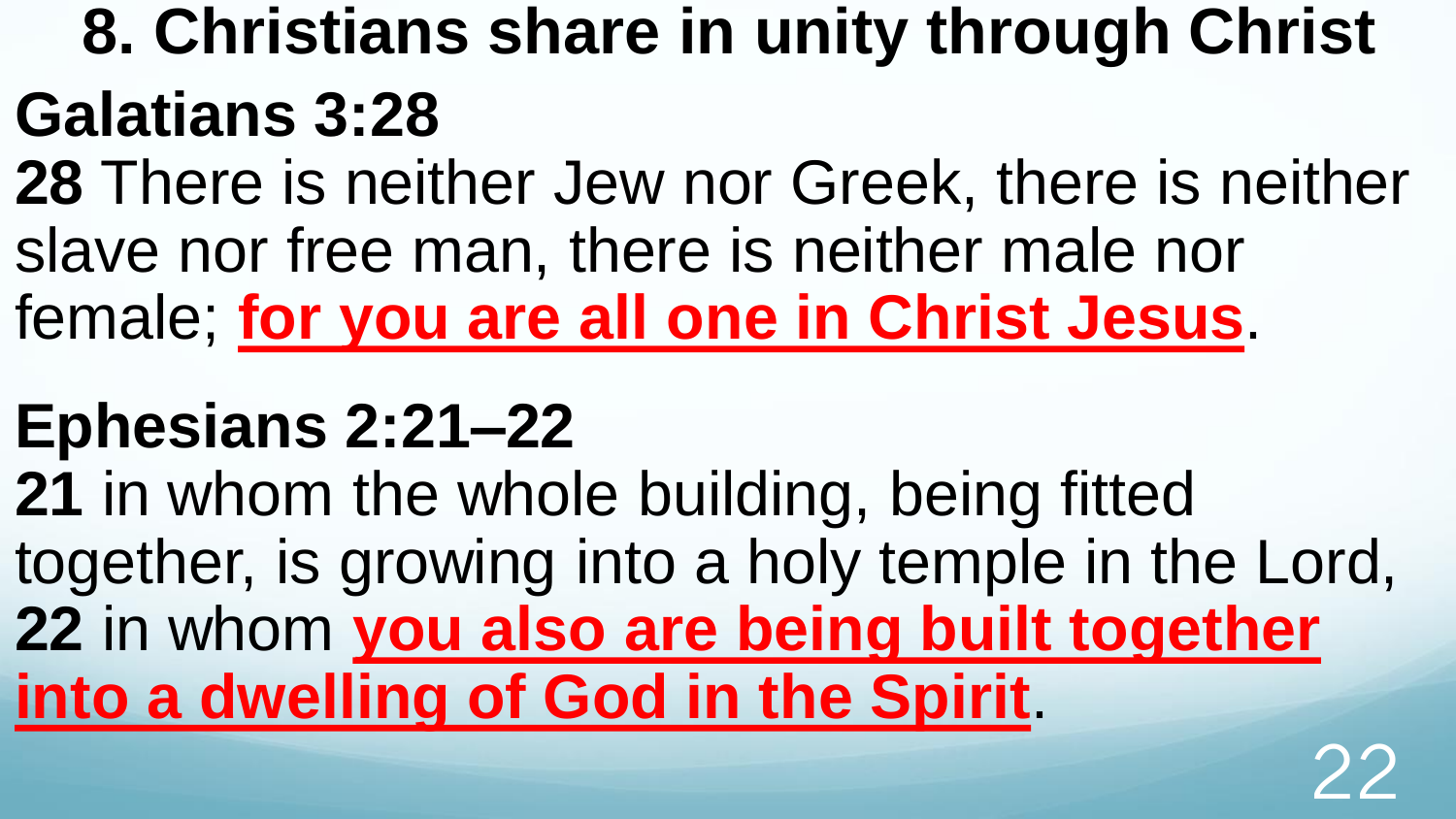# **9. Christians share in God's work**

- **2 Corinthians 6:1**
- **1** And **working together with Him**, **we also urge you not to receive the grace of God in vain**—
- **Philippians 1:5 5 in view of your participation in the gospel from the first day until now.**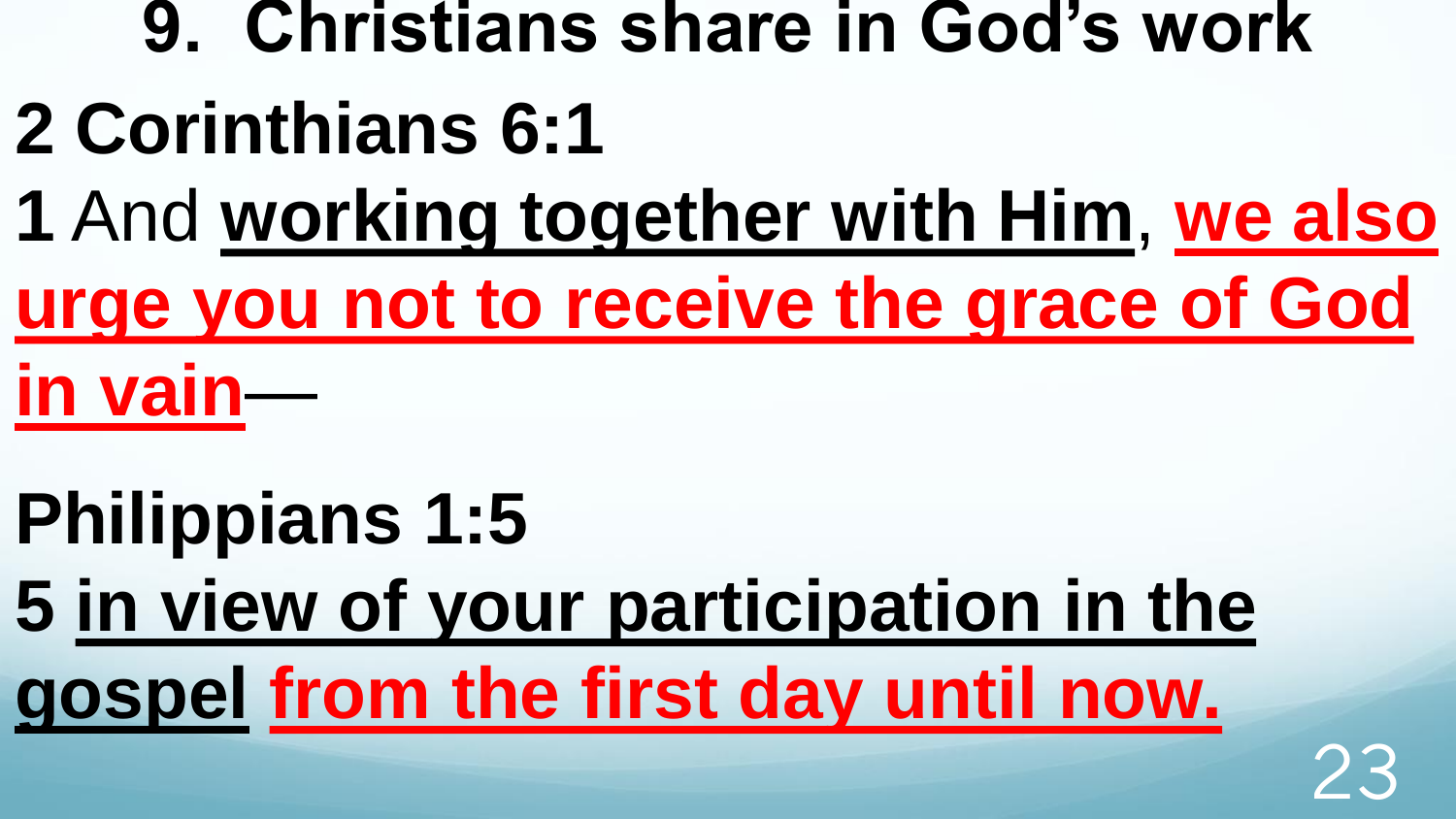**10. Christians share in a source of life Ephesians 4:16 16** from whom **the whole body, being fitted and held together by what every joint supplies, according to the proper working of each individual part**, causes **the growth of the body for the building up of itself in love**.

**Colossians 2:19 19** and not holding fast to the head, from whom **the entire body, being supplied and held together by the joints and ligaments**, **grows with a growth which is from God**. 24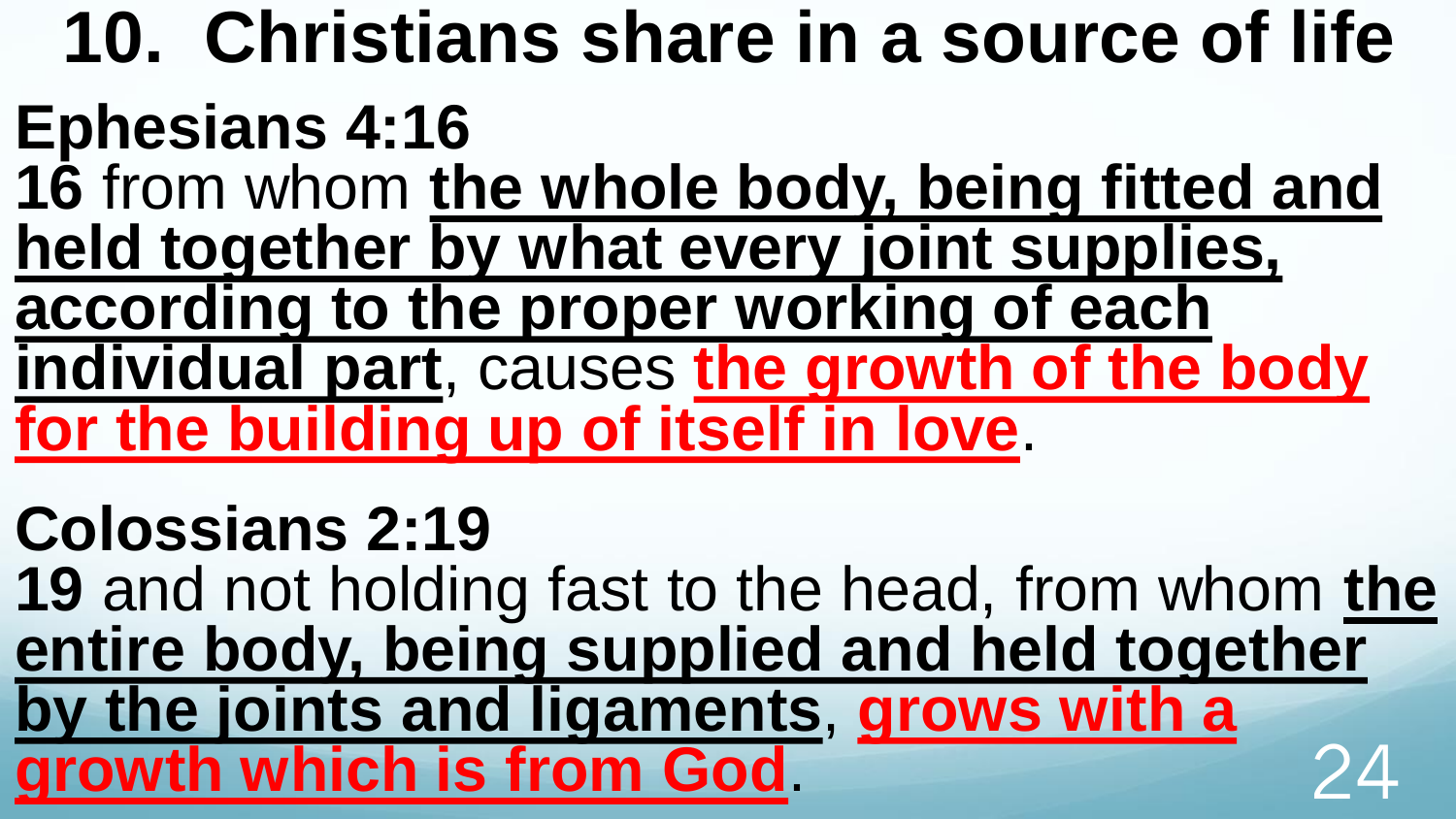## **11. Christians share in an inheritance Galatians 3:29 29** And if **you belong to Christ**, then **you**

**are Abraham's descendants**, **heirs** 

**according to promise.** 

## **Colossians 1:12**

**12 giving thanks** to **the Father**, who has **qualified us to share in the inheritance of the saints in Light.**  クト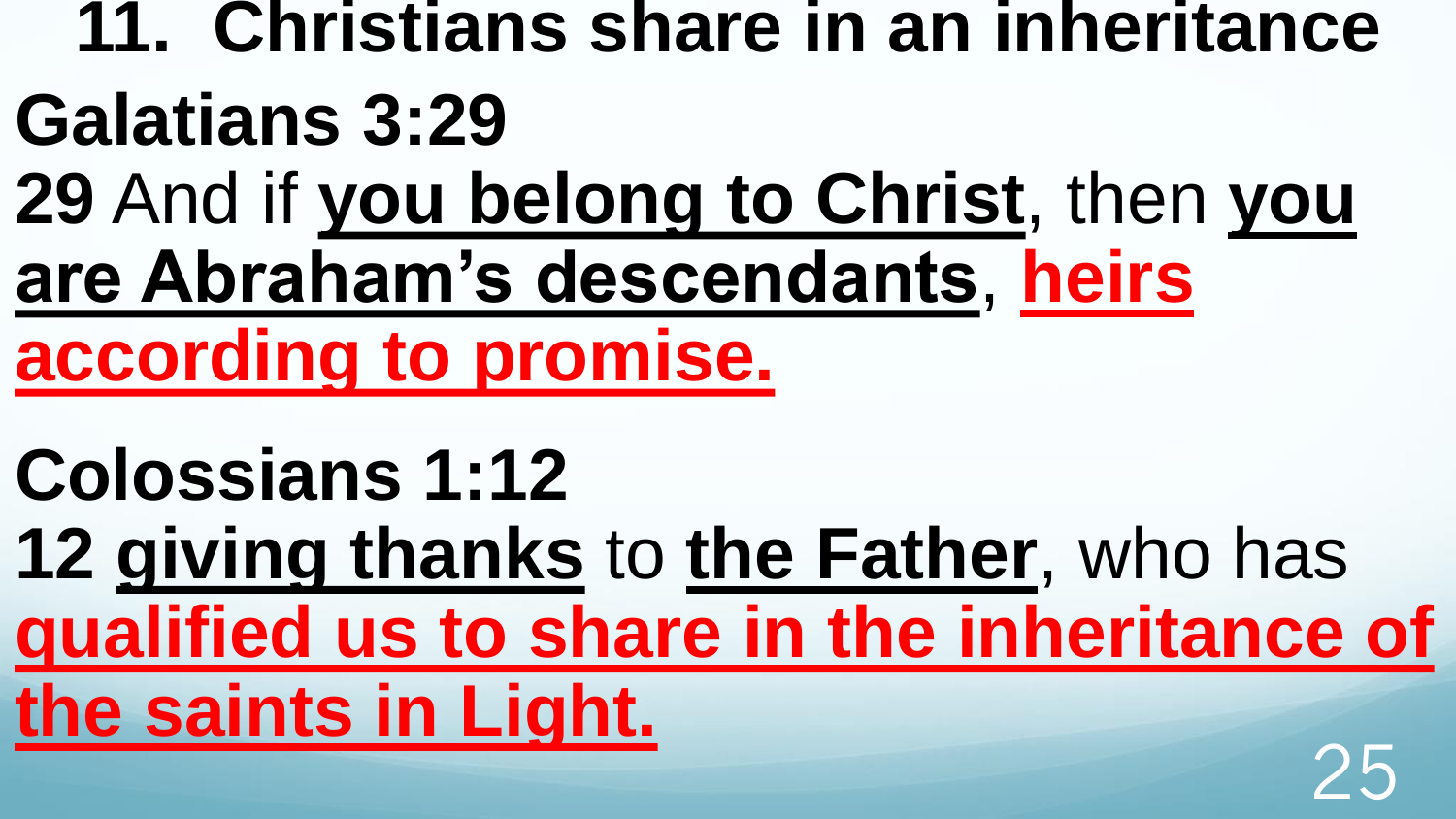#### **12. Christians enjoy all spiritual blessings in Christ Ephesians 1:3**

**3** Blessed be the God and Father of our Lord Jesus Christ, who has **blessed us with every spiritual blessing in the heavenly places in Christ,** 

#### **Hebrews 6:4 4** For in the case of **those who have once been enlightened and have tasted of the heavenly gift** and **have been made partakers of the Holy Spirit,**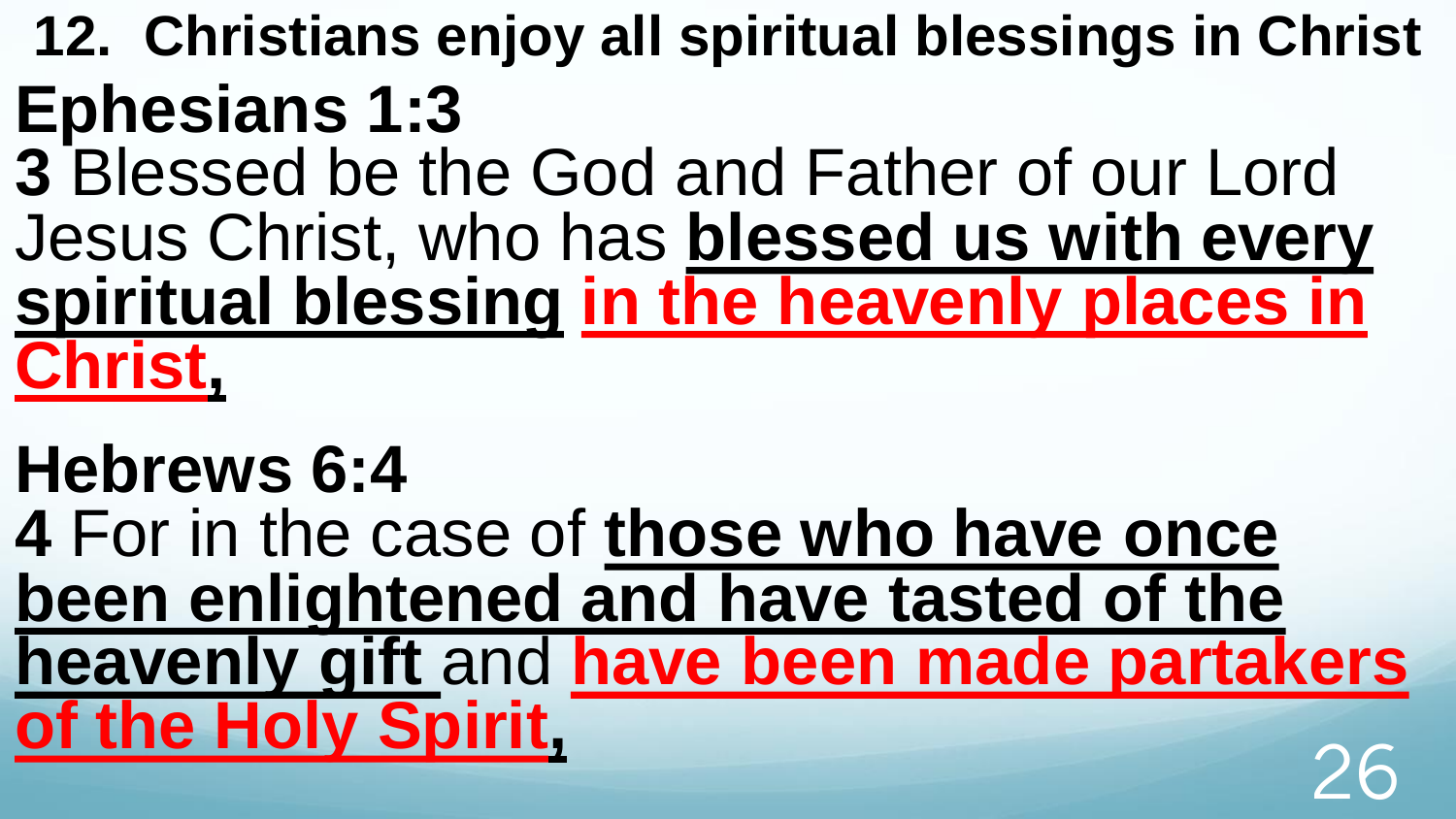## **13. Christians share in together worship**

## **1 Corinthians 14:26**

- **26** What is the outcome then, brethren?
- **When you assemble**, **each one has a**
- **psalm**, has a **teaching**, has a **revelation**,
- has a **tongue**, has an **interpretation**. **Let**
- **all things be done for edification**.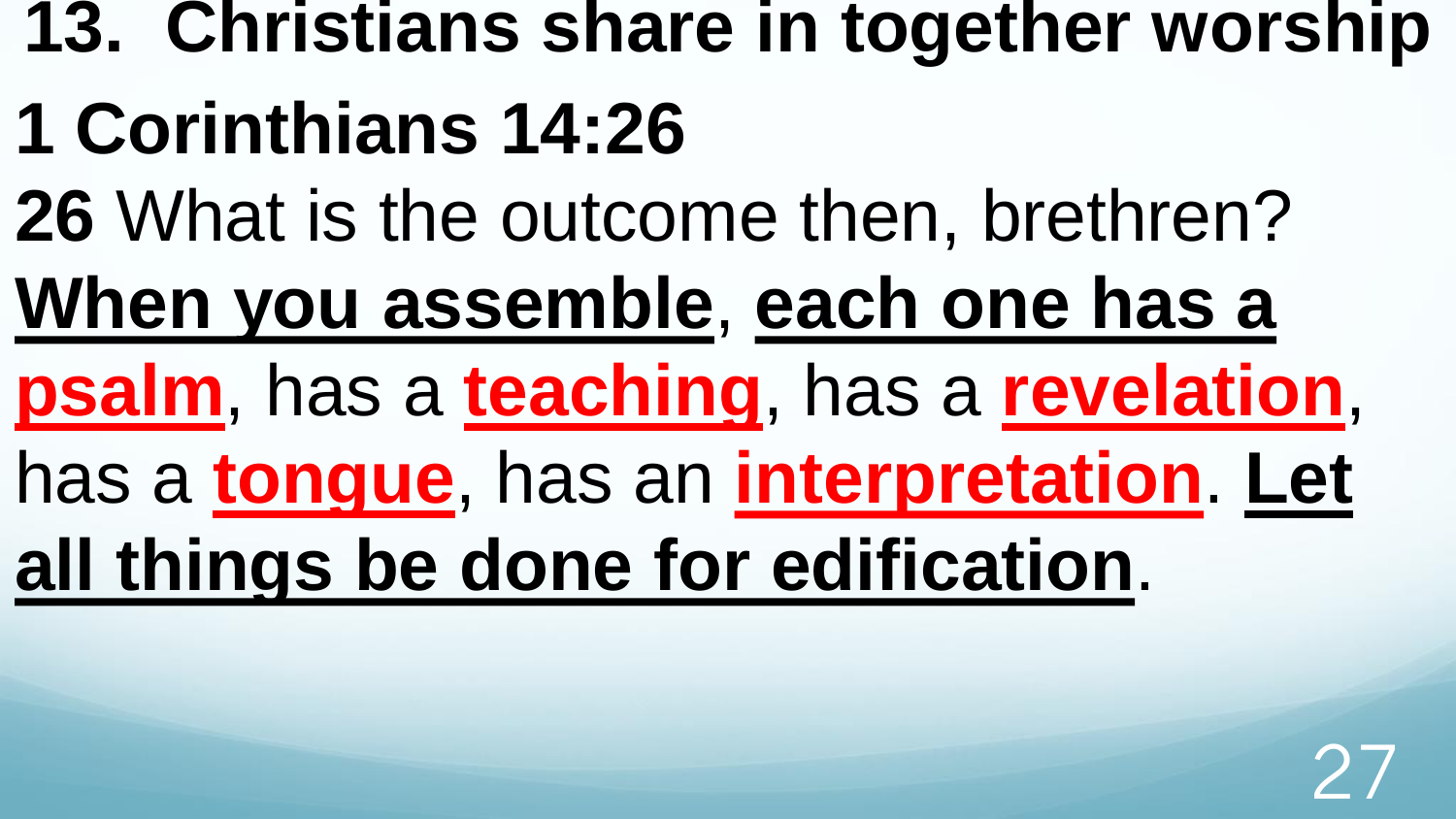- **14. Christians accept responsibility towards others Galatians 6:1–2**
- **1** Brethren, even if anyone is caught in any
- trespass, **you who are spiritual**, **restore**
- **such a one in a spirit of gentleness**; each
- one looking to yourself, so that you too will
- not be tempted.
- **2 Bear one another's burdens**, and **thereby fulfill the law of Christ.** 28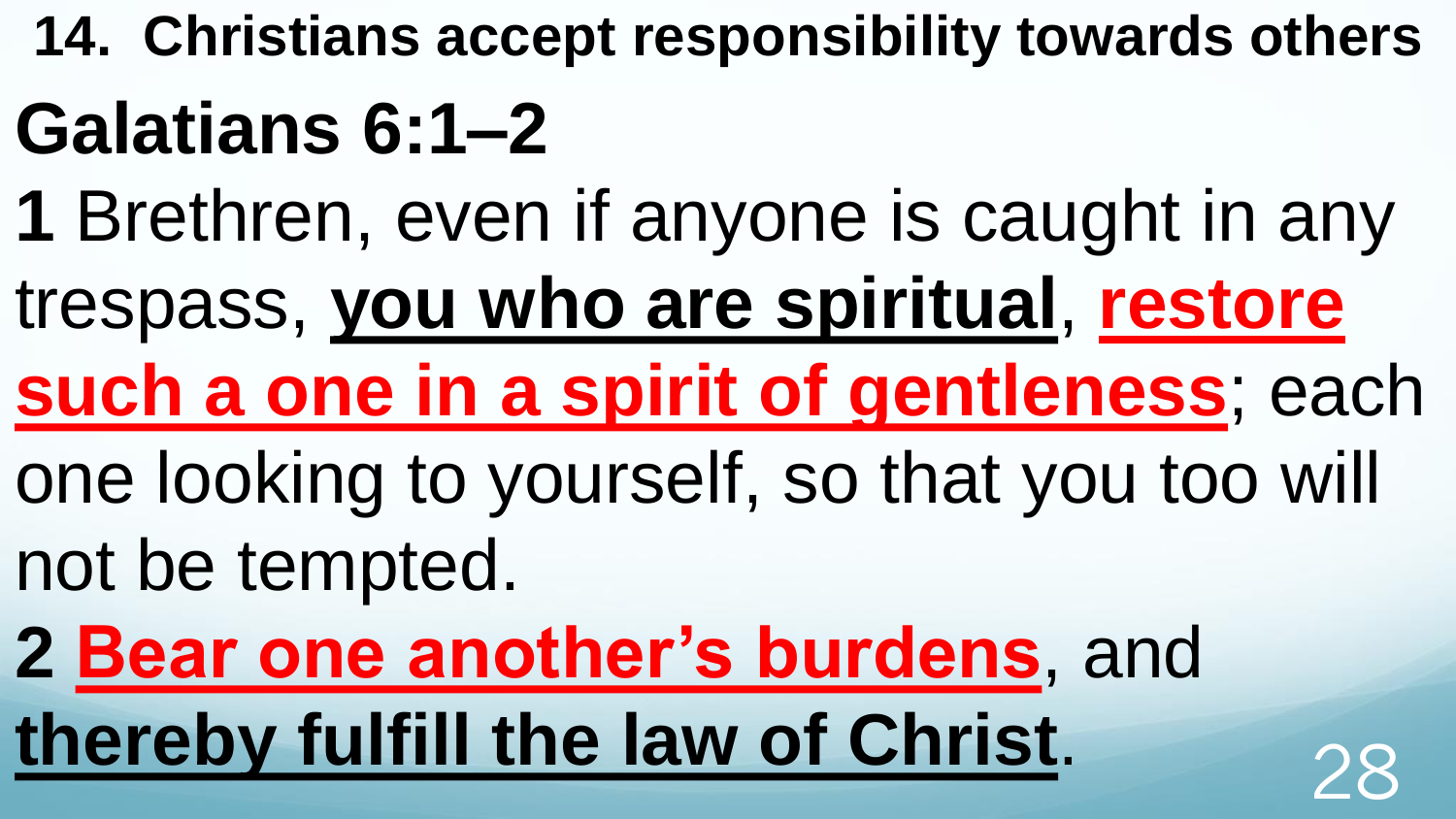**15. Christians share with those who are in need Acts 4:32** 

- **32** And **the congregation** of **those who believed were of one heart and soul**; and
- not one of them claimed that anything
- belonging to him was his own, **but all**

**things were common property to them**.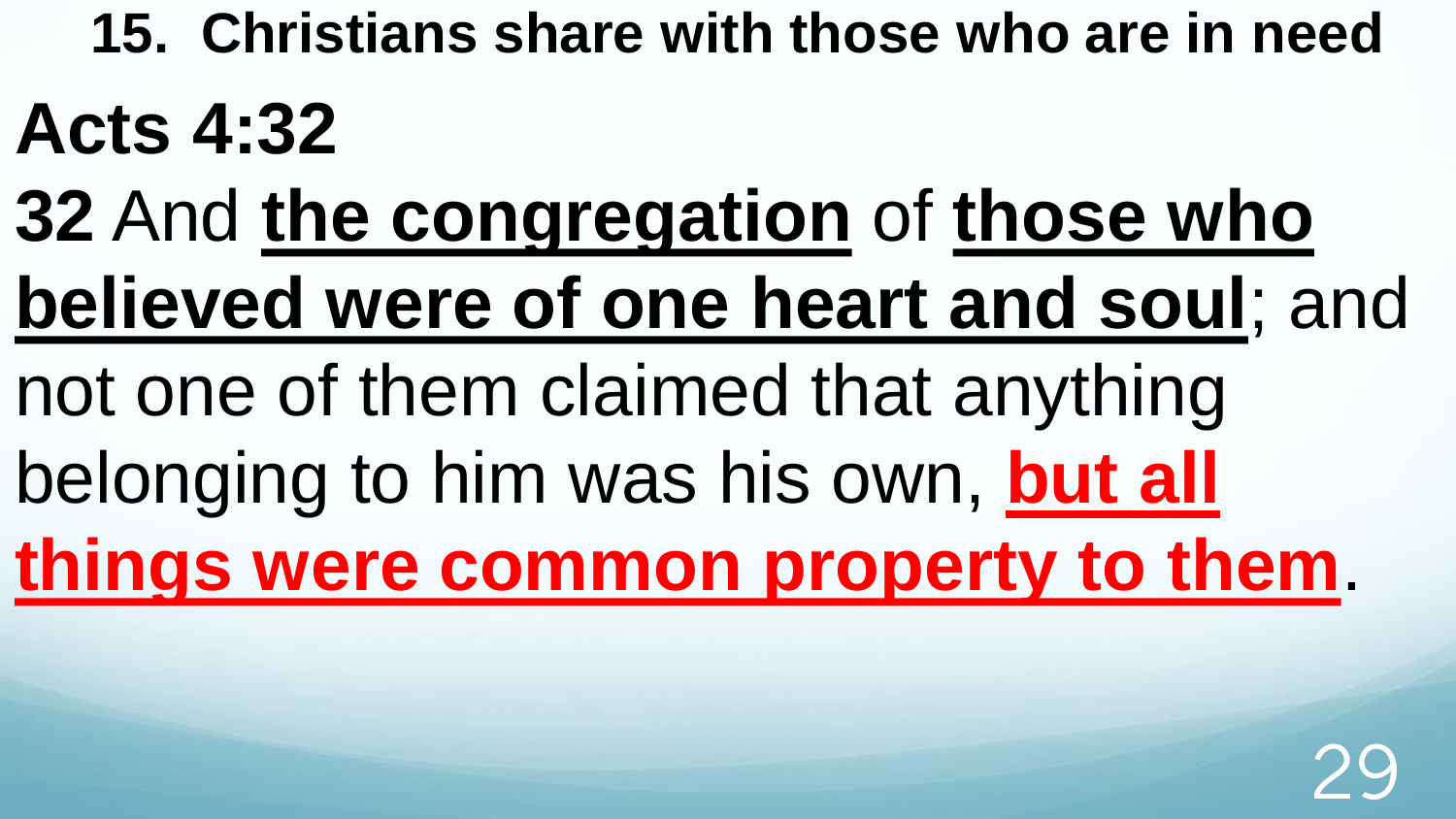- **16. All Christians enjoy God's salvation Galatians 3:8–9**
- **8 The Scripture**, foreseeing that God would **justify the Gentiles by faith**, preached the
- gospel beforehand to Abraham, saying, "ALL
- THE NATIONS WILL BE BLESSED IN YOU."
- **9** So then **those who are of faith** are

## **blessed with Abraham, the believer**.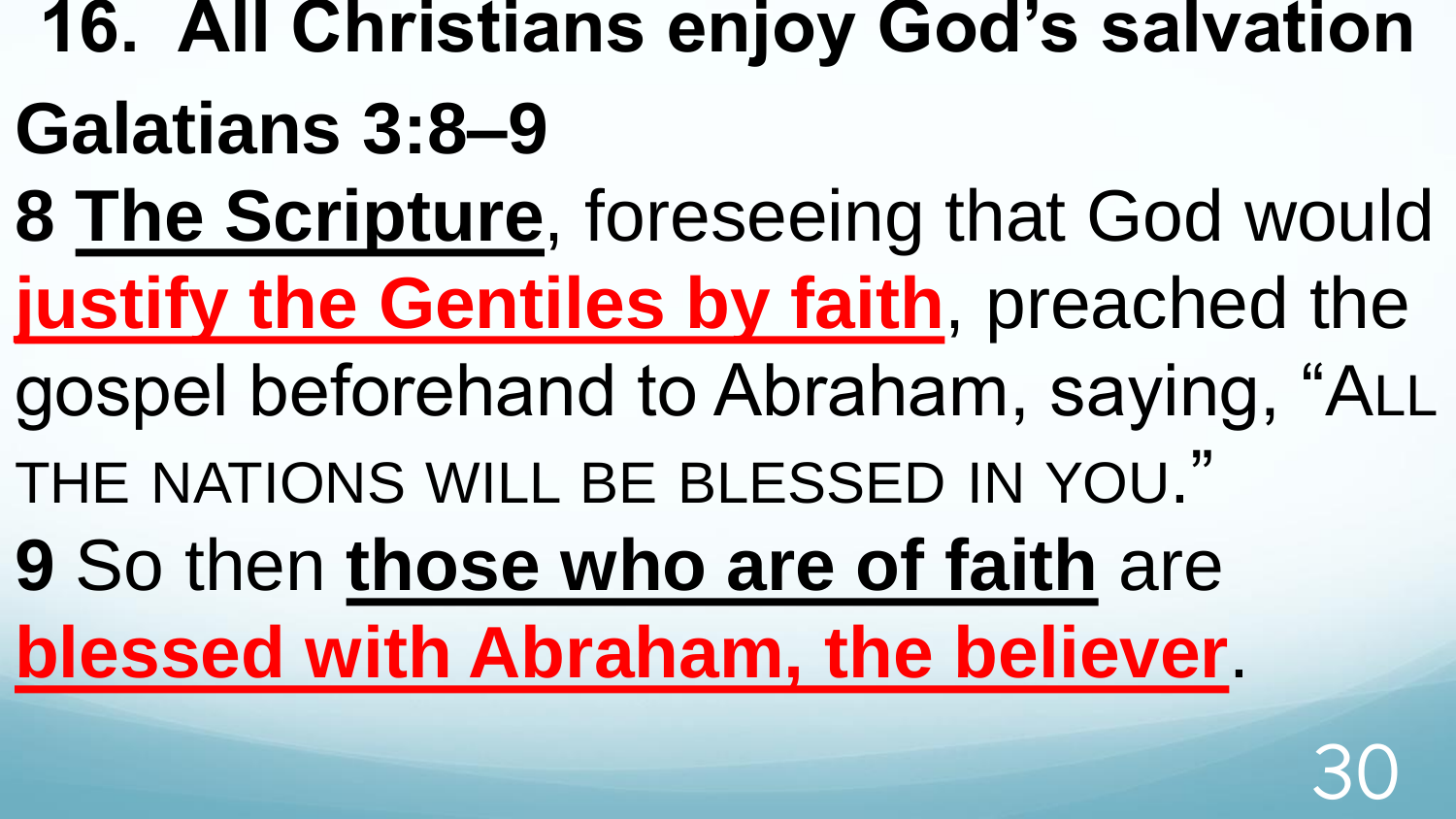# **16. All Christians enjoy God's salvation Ephesians 3:6**

- **6** to be specific, that **the Gentiles** are
- **fellow heirs** and **fellow members of the**
- **body**, and **fellow partakers of the**
- **promise in Christ Jesus through the**

**gospel**,